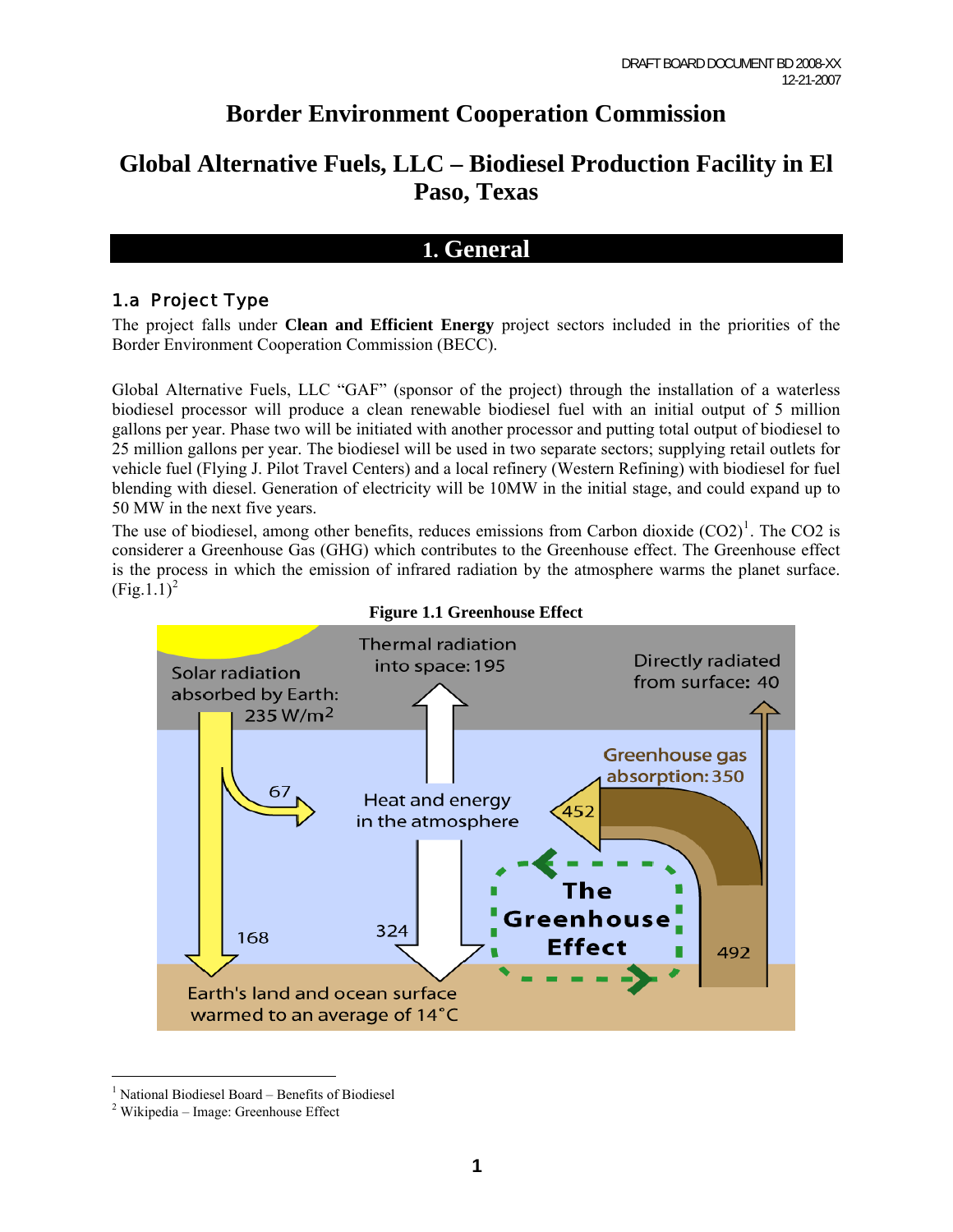Figure 1.1 is a schematic representation of the flows of energy between space, the atmosphere, and the Earth's surface, and shows how these flows combine to trap heat near the surface and create the greenhouse effect. Energy exchanges are exposed in watts per square meter  $(W/m<sup>2</sup>)$  (Kiehl & Trenberth 1997).

The sun is ultimately responsible for virtually all energy that reaches the Earth's surface. Direct overhead sunlight at the top of the atmosphere provides  $1366$  W/m<sup>2</sup>; however, geometric effects and reflective surfaces limit the light which is absorbed at the typical location to an annual average of  $\sim$ 235 W/m<sup>2</sup>. If this were the total heat received at the surface, then, neglecting changes in albedo, the Earth's surface would be expected to have an average temperature of -18 °C (Lashof 1989). Instead, the Earth's atmosphere recycles heat coming from the surface and delivers an additional  $324 \text{ W/m}^2$ , which results in an average surface temperature of roughly  $+14$  °C. Of the surface heat captured by the atmosphere, more than 75% can be attributed to the action of greenhouse gases that absorb thermal radiation emitted by the Earth's surface. The atmosphere in turn transfers the energy it receives both into space (38%) and back to the Earth's surface (62%), where the amount transferred in each direction depends on the thermal and density structure of the atmosphere. This process by which energy is recycled in the atmosphere to warm the Earth's surface is known as the greenhouse effect and is an essential piece of Earth's climate.<sup>[3](#page-1-0)</sup>

## 1.b Project Category

The project belongs to the category of **Private-sector Environmental Infrastructure Projects.** The project will create positive impacts to the community and to the atmosphere due, among other benefits, the reduction of CO2 emissions from petroleum-based diesel.

## 1.c Project Location and Community Profile

The project is located in El Paso, Texas. The plant is located at the Global Alternative Fuels GAF Industrial Research Park at 3500 Doniphan Drive. The site consists of 27.94 acres and is surrounded in the North by the U.S. I-10, in the South by Doniphan Drive. (Figures 1.2, 1.3)



#### **Figure 1.2 GAF location**

<span id="page-1-0"></span> $\overline{a}$ <sup>3</sup> Wikipedia – Description: Greenhouse Effects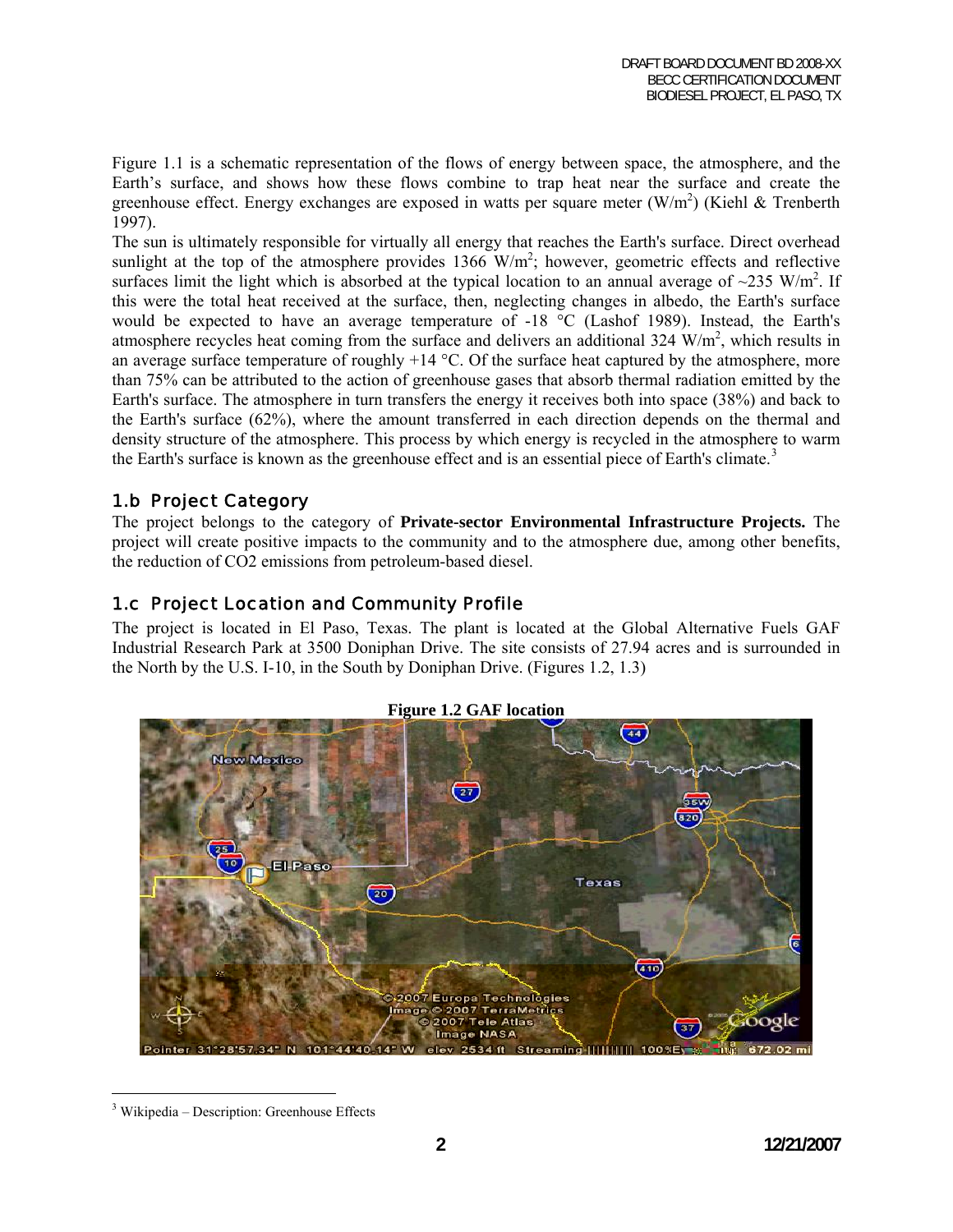#### **Figure 1.3 GAF location**



#### **Demographics**

According to the U.S. Census, the El Paso, TX population for 2000 was 563,662 and the estimated population for 2006 was 596,189. The in labor force (population 16 years and over) estimated for 2006 was 256,558 people or 59.4%, the U.S. media was 65%. The estimated median family income for 2006 was \$33,103 dollars and the U.S. media was \$48,451 dollars. The estimated percentage of families below poverty level for 2006 was 23.6%, the U.S media was 9.8%

## 1.d Legal Authority

An amended certificate of the formation of Global Alternative Fuels, LLC was filed with the Secretary of State of Texas with an effective date of January 1, 2007. GAF is managed by a team of professionals with backgrounds in industrial and electrical engineering, shipping and logistics, corporate finance, accounting, and infrastructure project management and implementation.

#### 1.e Project Summary Project Description

#### **Biodiesel as a renewable biofuel**

Biodiesel is a clean burning alternative fuel; produced from renewable resources, typically plant oils (soy, palm, and rapeseed), yellow grease, and tallow (animal fat). Biodiesel contains no petroleum, but it can be blended at any level with petroleum diesel to create a biodiesel blend. Depending on the percentage blended into petrodiesel will determine the corresponding number (i.e. 2% biodiesel-B2, 10%-B10, etc.) It can be used in diesel engines with little or no modifications. Biodiesel is biodegradable, nontoxic, and essentially free of sulfur and aromatics.

<span id="page-2-0"></span>Biodiesel is typically produced through a refinery process called transesterification. Biodiesel is typically produced by a reaction of a veo 0able oie or(an(m)8((1 fa, )]TJ0.0011 Tc 0.276[6 T](#page-2-0)w 222463 0 Td[with analcoholf schl asn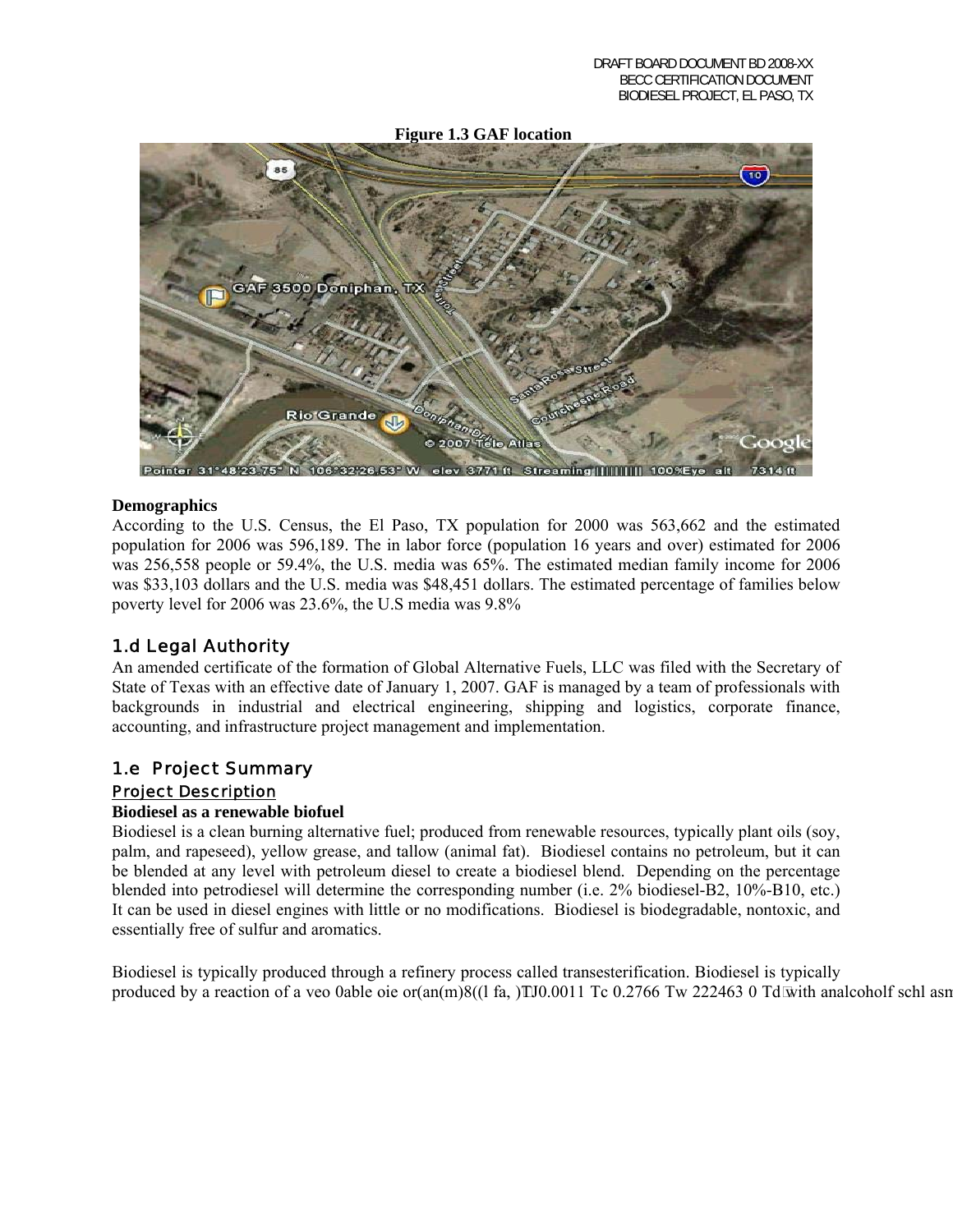Biodiesel is the only alternative fuel to have fully completed the health effects testing requirements of the 1990 Clean Air Act Amendments. Biodiesel that meets ASTM D6751 and is legally registered with the

U.S. Environmental Protection Agency ("EPA") is a legal motor fuel for sale and distribution, in its pure

form (B100) or as a blended biodiesel product.

The American Society for Testing and Materials (ASTM) has developed specifications for B100 that will be blended with diesel fuel to make low-level biodiesel blends. ASTM specification D6751-03 is intended to insure the quality of biodiesel used in the United States, and any biodiesel used for blending should meet this specification. Biodiesel meeting ASTM D6751-03 is also legally registered as a fuel and fuel additive with the USEPA $<sup>5</sup>$  $<sup>5</sup>$  $<sup>5</sup>$ </sup>

Global Alternative Fuels, LLC "GAF" through the installation of a waterless biodiesel processor will produce a clean renewable biodiesel fuel with an initial output of 5 million gallons per year. Phase two will be initiated with another processor and putting total output of biodiesel to 25 million gallons per year. The primary feedstock will be yellow grease (waste cooking oils) and tallow (animal fats). The biodiesel will be used in two separate sectors: supplying retail outlets for vehicle fuel (Flying J. Pilot) and a local refinery (Western Refining) with biodiesel for fuel blending with diesel. Generation of electricity will be 10MW in the initial stage, and could expand up to 50 MW in the next five years. The project includes a full biodiesel lab testing facility that will offer services to other biodiesel processors.

The process for the biodiesel processor includes:

- 1. Raw materials holding tanks (various oil feedstock's; blending oil; catalyst; methanol)
- 2. Optional centrifugal and blending module
- 3. Dosing module
- 4. Drying station
- 5. First pass transesterification reactor
- 6. Glycerin removal
- 7. Second pass transesterification reactor
- 8. Glycerin removal/settlement tanks
- 9. Ion exchange waterless wash
- 10. Methanol recovery
- 11. Polish filter
- 12. Storage tanks

Current estimates for biodiesel fuel retail outlets are shown on table 1.1

| Company          | <b>Phase I</b><br>(Total capacity= 5millon gallons)<br>per year) | <b>Phase II</b><br>(Total capacity= 20 million<br>gallons per year) |
|------------------|------------------------------------------------------------------|---------------------------------------------------------------------|
| Flying J. Pilot  | 5 million gallons                                                |                                                                     |
| Western Refining |                                                                  | 20 million gallons                                                  |

#### **Table 1.1 Estimates on Biodiesel Fuel Retail Outlets**

<span id="page-3-0"></span> $\overline{a}$ <sup>5</sup> U.S. Department of Energy Clean Cities Program, April 2005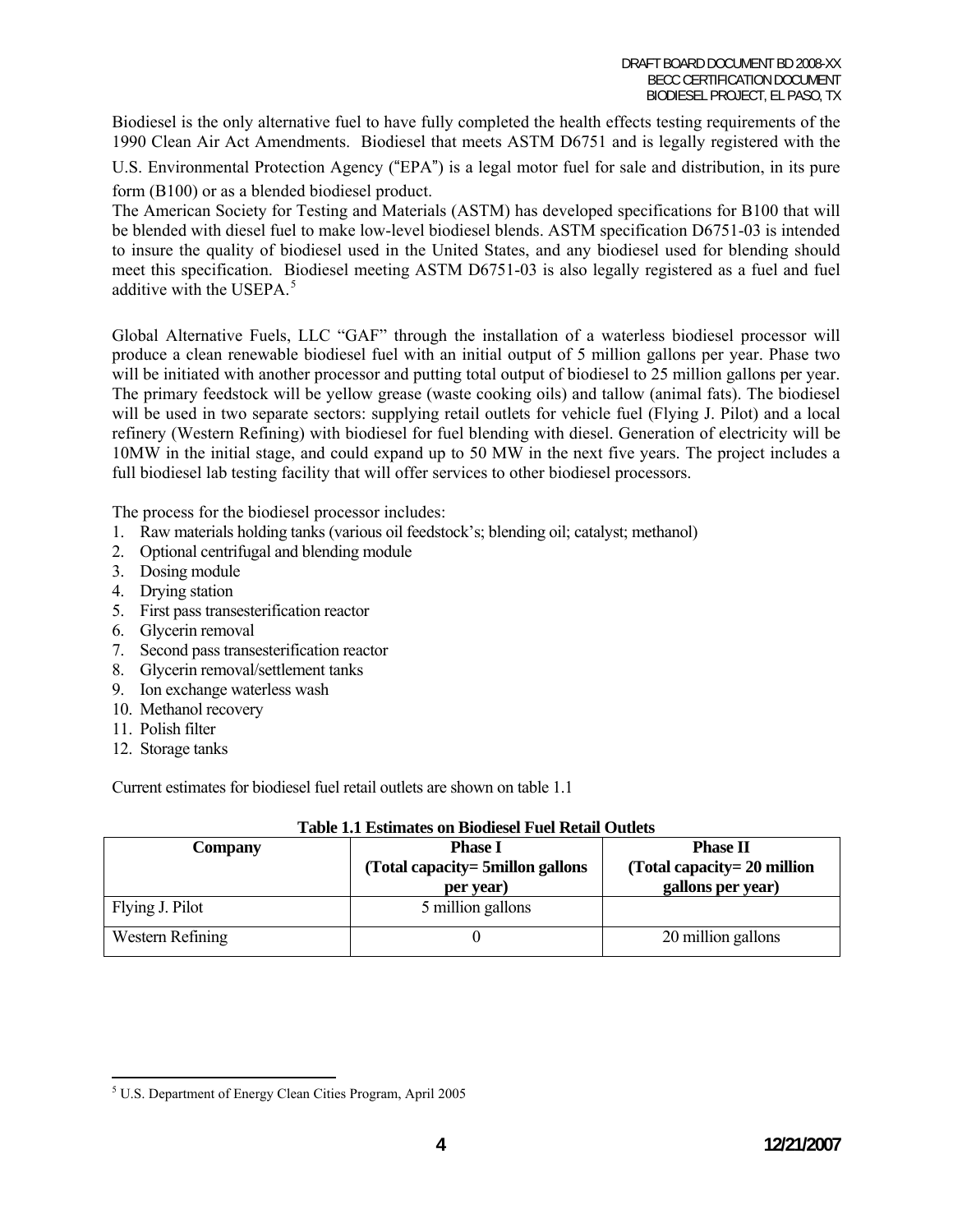## Project Map

Figure 1. show Site layout for the project.



## Project Justification

#### **Environmental**

 $\overline{a}$ 

In 2006, about 60% of the petroleum consumed in the U.S. was imported from foreign countries, twothirds of which is use to fuel vehicles in the form of gasoline and diesel. The demand for petroleum imports is increasing. Using alternative fuel reduces the world's dependency on fossil fuels. Unlike hydrogen fuel, or burning pure vegetable oil, biodiesel can be produced domestically and used in conventional diesel engines without making any changes in current automotive technology.<sup>[6](#page-4-0)</sup>

As of September 1, 2007, the EPA began requiring that a certain percentage of all vehicle fuels be produced from renewable fuel sources (or "biofuel"), such as ethanol and biodiesel. A renewable fuel is defined in the Energy Policy Act as a motor vehicle fuel that is produced from plant or animal products or wastes, as opposed to fossil fuel sources. The program created for this effort is called the Renewable Fuel Standard Program ("RFS"), which was mandated under the Energy Policy Act of 2005 ("EPACT 2005") by amending the Clean Air Act to establish an RFS. The RFS requires that any party that produces

<span id="page-4-0"></span> $6$  U.S. Department of Energy – Energy Efficiency and Renewable Energy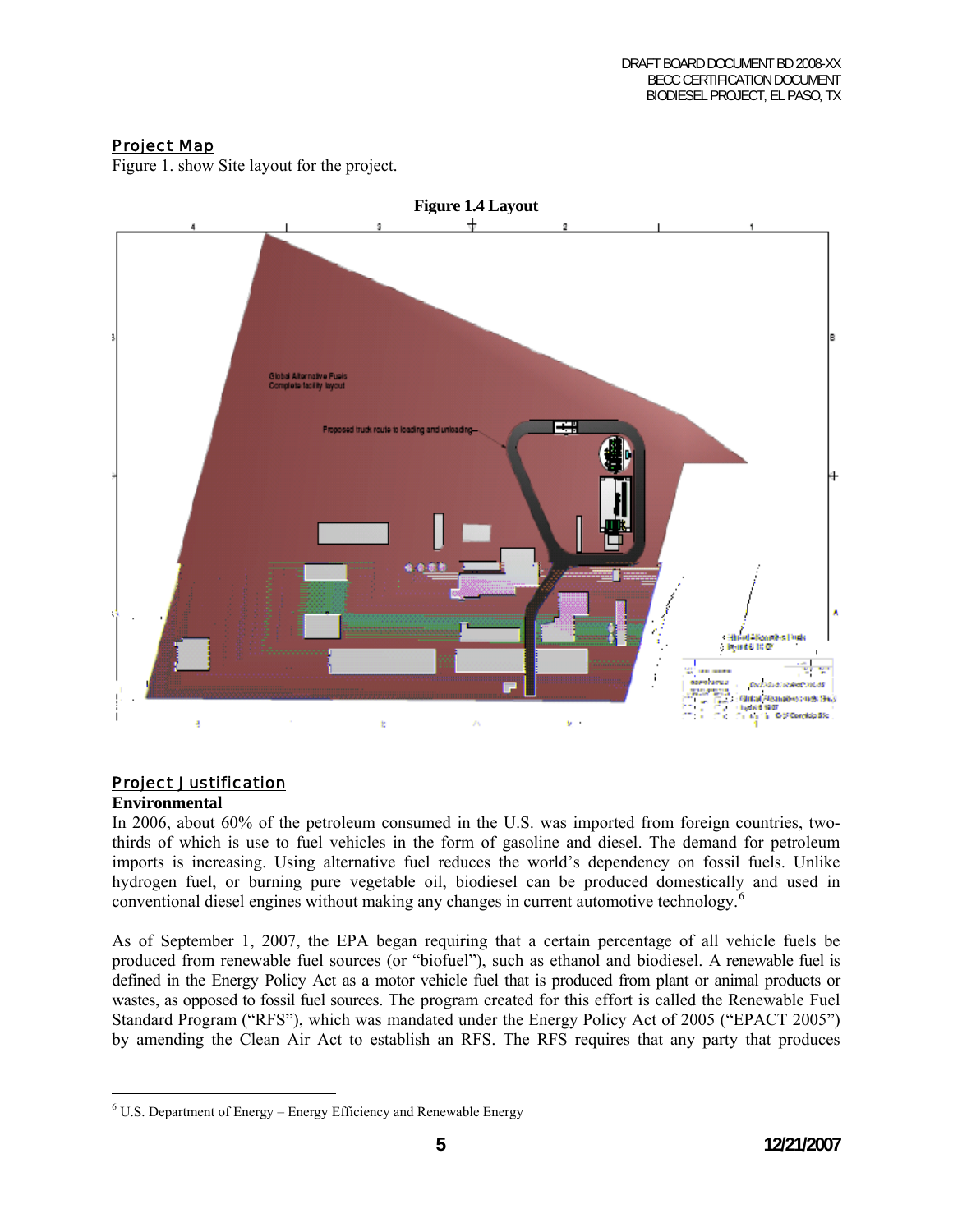gasoline (and diesel) for use in the U.S., including all refiners, importers, and blenders, is obligated to meet the legal standards set forth for blending particular levels of biofuels into the nation's fuel supply.

The RFS was created for a number of important reasons, but primary of those are energy security through enhancing domestic production of a renewable fuel source, reduction in the use of imported petroleum, and environmental benefits associated with renewable fuels. The RFS will increase the volume of renewable fuel required to be blended into gasoline, starting with 4.0 billion gallons in calendar year 2006 and nearly doubling to 7.5 billion gallons by 2012. The table 1.2 demonstrates the mandated levels of production through  $2012.<sup>7</sup>$  $2012.<sup>7</sup>$  $2012.<sup>7</sup>$ 





As of September 1, 2007, all obligated parties under the RFS are required to meet the blending levels mandated for biofuels. In 2006, the EPA set as a statutory default level that 2.78% of the gasoline (and diesel) sold or dispensed in that calendar year be renewable fuel. The RFS is more than merely a mandated level of biofuel production; it also incorporates a credit trading system, compliance mechanisms, and reporting requirements for the obligated parties. The first phase of compliance is from 2007 thru 2012. Beyond 2012, the RFS requires that biofuel production and blending remain in the same proportions growth wise to gasoline production in the U.S.

EPA has projected that the environmental and air quality outcomes of reduced petroleum consumption are positive. Some of the most relevant highlights from the Regulatory Impact Analysis for the RFS, conducted by the EPA Office of Transportation and Air Quality, are as follows:

• In 2012, petroleum consumption will have been reduced (through the increased use of ethanol and biodiesel) between 2.0 and 3.9 billion gallons. That is roughly between 0.8 to 1.6 percent of the total petroleum used by the transportation sector.

<span id="page-5-0"></span><sup>&</sup>lt;sup>7</sup> NADB Loan Proposal Nov. 2007 - U.S. EPA – Renewable Fuel Standard Program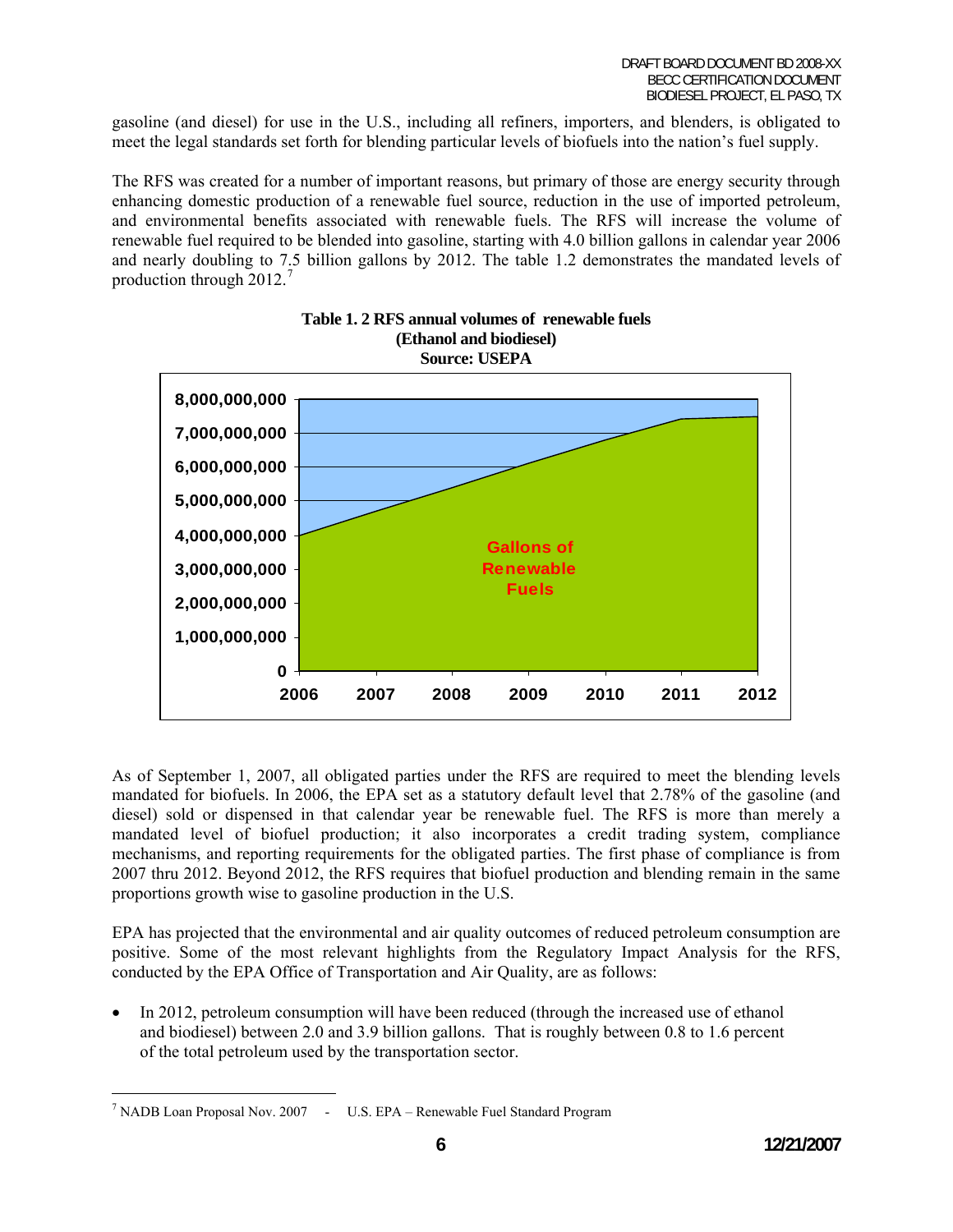• In 2012, emission impacts will see reductions for carbon monoxide (1 to 2.5%), benzene (3 to 4%), and carbon dioxide (1%) from the transportation sector.

The use of biodiesel in a conventional diesel engine substantially reduces emissions of unburned hydrocarbons (HC), carbon monoxide (CO), sulfates, polycyclic aromatic hydrocarbons (PAH), nitrated polycyclic aromatic hydrocarbons (nPAH), and particulate matter (PM). Biodiesel B100 provides the best emission reductions. Using biodiesel B100 also reduces Greenhouse emission. B100 use reduces carbon dioxide (CO2) emissions by more than 75% compared with #2 diesel. Using B20 reduces carbon dioxide emissions by 15%. Biodiesel can be blended with petroleum diesel. The percentages are designated as B20 for a blend containing 20% biodiesel and [8](#page-6-0)0% petroleum diesel, B100 for 100% biodiesel.<sup>8</sup>



Electricity generation is the largest industrial source of CO2 emissions and a close second to the transportation sector. The biodiesel will be used in two separate sectors: supplying retail outlets with biodiesel for the end consumers and a local refinery.

#### **Energy**

Biodiesel may be used to produce renewable energy. Renewable energy describes the energy generated by wind, sun, water, and geothermic heat that is then converted into power for our everyday use. Power utilities in the State of Texas and New Mexico are currently mandated by the government to substitute a portion of their output with renewable electricity. This requirement is the motivating factor in El Paso Electric's interest in purchasing electricity from the planned RGRE facility. First phase of the project includes electricity generation for 10MW.

Implementing the use of renewable fuels and electricity will create public benefits such as, environmental improvement, increased fuel diversity, national security, and economic development.

#### **Economic**

 $\overline{a}$ 

The project will provide economic and social benefits to the area and its residents through investment and job creation.

<span id="page-6-0"></span> $8$  U.S. Department of Energy – Energy Efficiency and Renewable Energy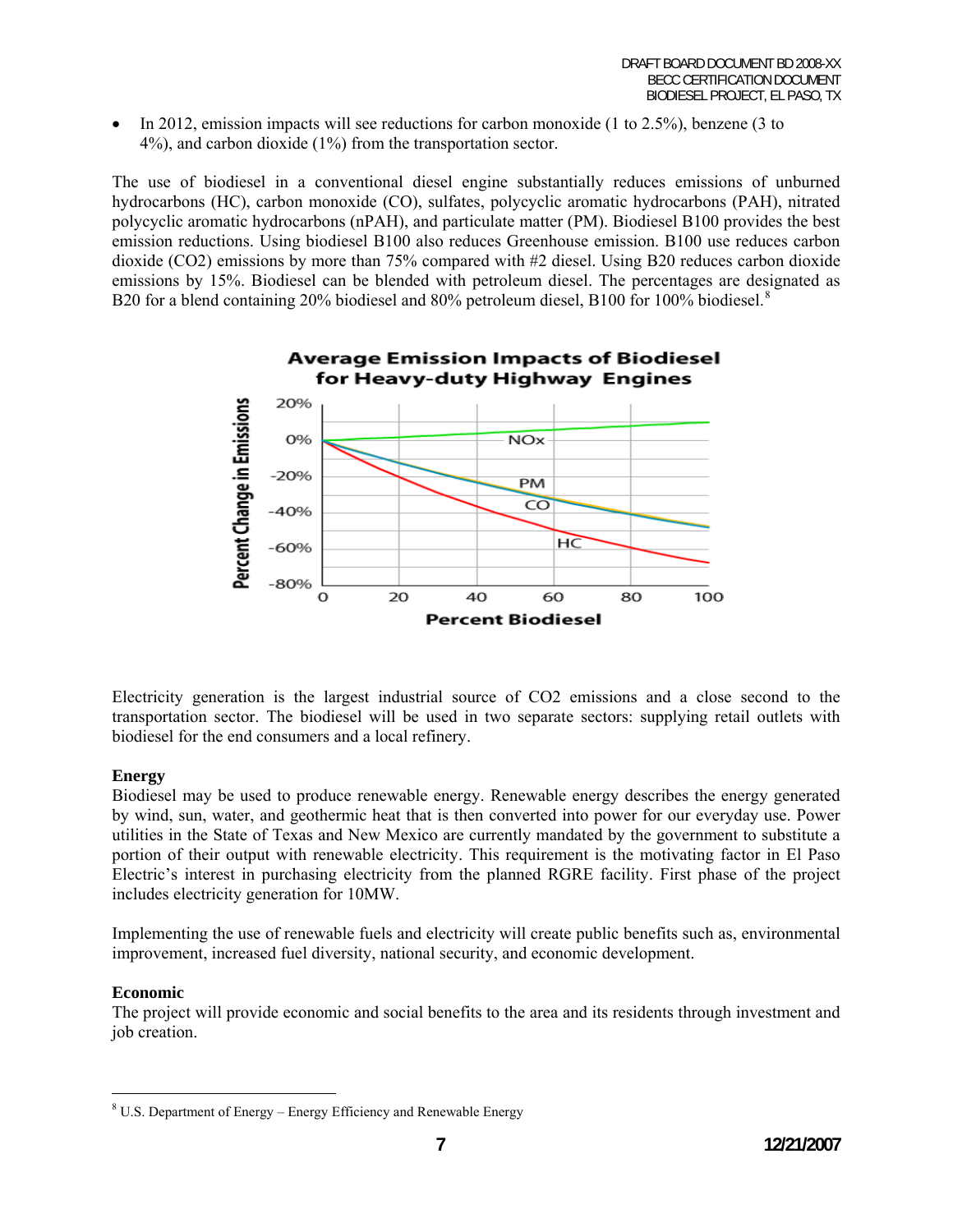Also, another positive dynamic under the RFS is that renewable fuel credits are transferable and/or saleable, and designed to ease the purchase requirements on obligated parties. Refiners and importers can receive credits for renewable fuels blended above the mandated baseline for their facility. This gives gasoline suppliers the flexibility to use less renewable fuel than required by the RFS, and still meet the standard by purchasing credits from suppliers who need to use more renewable fuel to meet their requirements. Another factor in the RFS credit system is that biodiesel is worth 1.5 credits compared to 1 credit for ethanol. The renewable fuel credit system is monitored and regulated by EPA.<sup>[9](#page-7-0)</sup>

This model is very similar to the "renewable energy certificates" ("REC's") produced from wind energy projects in States that have a "renewable energy portfolio standard" ("RPS") The REC's produced from a renewable energy project can take the place of an actual kilowatt hour of electricity produced, and can be sold to energy producers who have not met their RPS requirements for that year. In essence, they can replace their own lack of actual production with a purchased credit from an existing renewable energy generation facility at a price determined in the marketplace.<sup>[10](#page-7-1)</sup>

#### **Social**

The consumers are becoming more environmentally perceptive and globally conscious, and the need for alternative fuel is expanding. Consumers desire an alternative to foreign fuels dependency.

#### **Important Issues for Certification:**

The project falls within the BECC's sectors and complies with general criteria.

**Pending Issues:** None.

<span id="page-7-0"></span><sup>9</sup> NADB Loan Proposal Nov. 2007

<span id="page-7-1"></span><sup>10</sup> NADB Loan Proposal Nov. 2007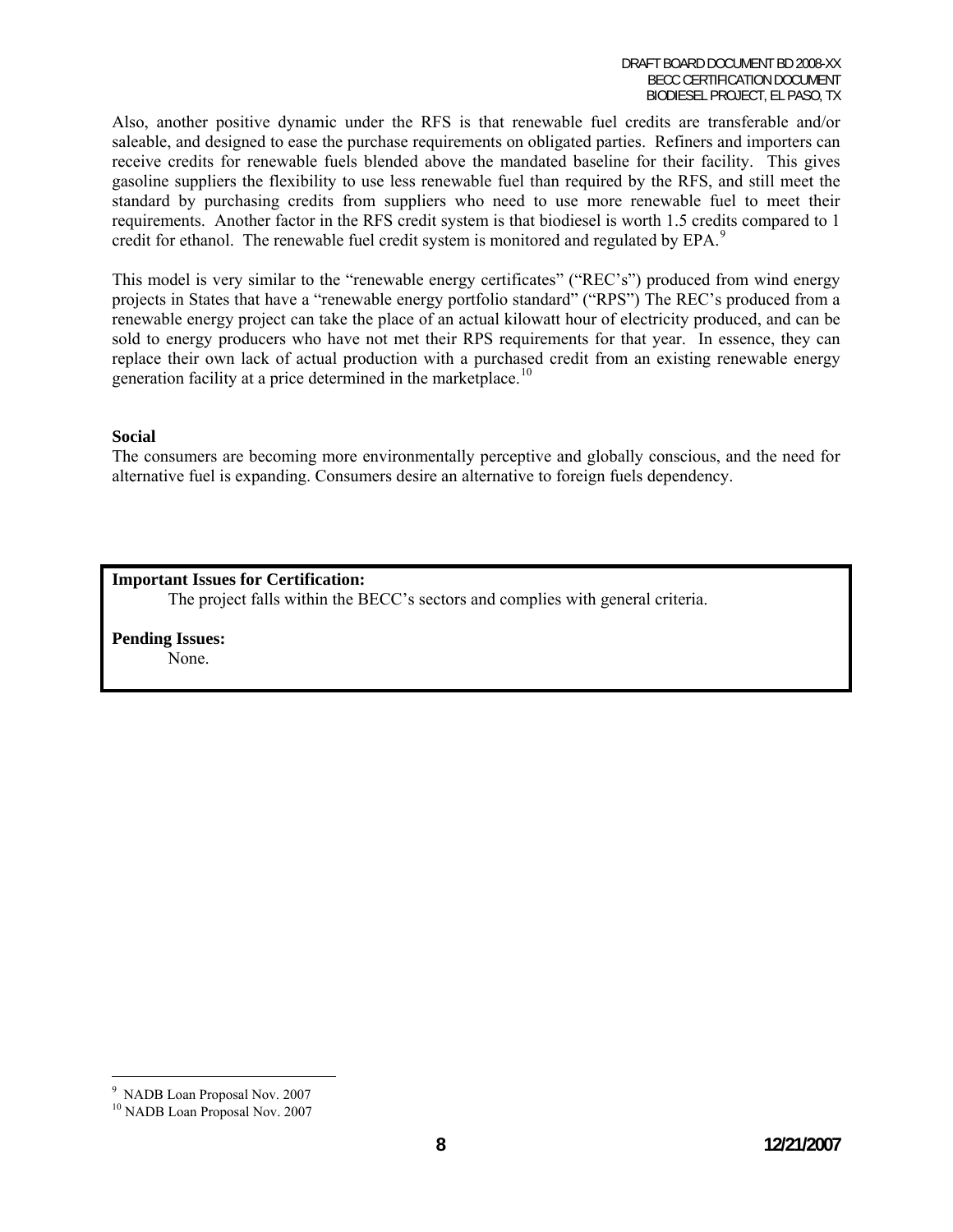## **2. Human Health and Environment**

## 2.a Compliance with Applicable Environmental Laws and Regulations

GAF has completed all required air permits through the Texas Commission of Environmental Quality (TCEQ). The applications were approved and assign the registration number TXRNEV 122.

GAF has registered the emissions associated with the Biodiesel Blending Facility site under Title 30 Texas Administrative Code. The permit by Rule Registration Number is: 81973.

The project will comply with the following regulations or specifications:

- Specifications for biodiesel (B100) of the American Society of Testing and Materials (ASTM) ASTM D 6751
- Energy Policy Act of 2005
- Renewable Fuel Standard Program "RFS"

The project construction will be executed in accordance with applicable regulations.

The plant is located at the Global Alternative Fuels GAF Industrial Research Park. GAF does not foresee nor is it planning any operation that would adversely affect any cultural or historic resource in the area.

## 2.b Human Health and Environmental Impacts Human Health Impacts

With regards to the proposed project's project impact on Human Health; no impacts are foreseen during construction, as the plant will be built in an existing industrial park and no major land movements are contemplated. The equipment installation and other plant components will be carried out taking advantage of existing buildings

Concerning the operation or close out phases of this project, EPA recently awarded the Technology provider for this project, Greenline industries' CF series plants, and associated technology, with an award for the CF Series waterless continuous flow Biodiesel production process. The award was given based on the process that boasts extremely low emissions during the creation of an environmentally friendly product (Biodiesel). Emissions are captured using a skid mounted vacuum system that traps and recycles residual elements. One emission point is for distilled water vapors from the oil dryer, and the second emission point is from the methanol recovery system. The methanol recovery system uses molecular sieves, a chilled water vacuum system, and charcoal filter to lower the methanol rate to less than 10 PPM discharged in the air. Total volume of air discharged is estimated at 575 lbs per day yielding an extremely low estimated emission of methanol of less than 2.94 lbs per year. The remaining methanol is recycled back into the system.

In addition to the positive impacts due to NOx and SOx emissions reduction, the use of yellow grease and tallow as feed, the biodiesel process will provide a sustainable recycling method that will impede these materials to get into, either superficial streams, causing potential odor an pollution problems or sewers to wastewater treatment plants, causing potential clogging and other operational problems.

As far as the product that will be obtained, in June 2000, representatives of the U.S. Congress announced that biodiesel had become the first and only alternative fuel to have successfully completed the Tier I and Tier II Health Effects testing requirements of the Clean Air Act Amendments of 1990. The biodiesel industry invested more than two million dollars and four years into the health effects testing program with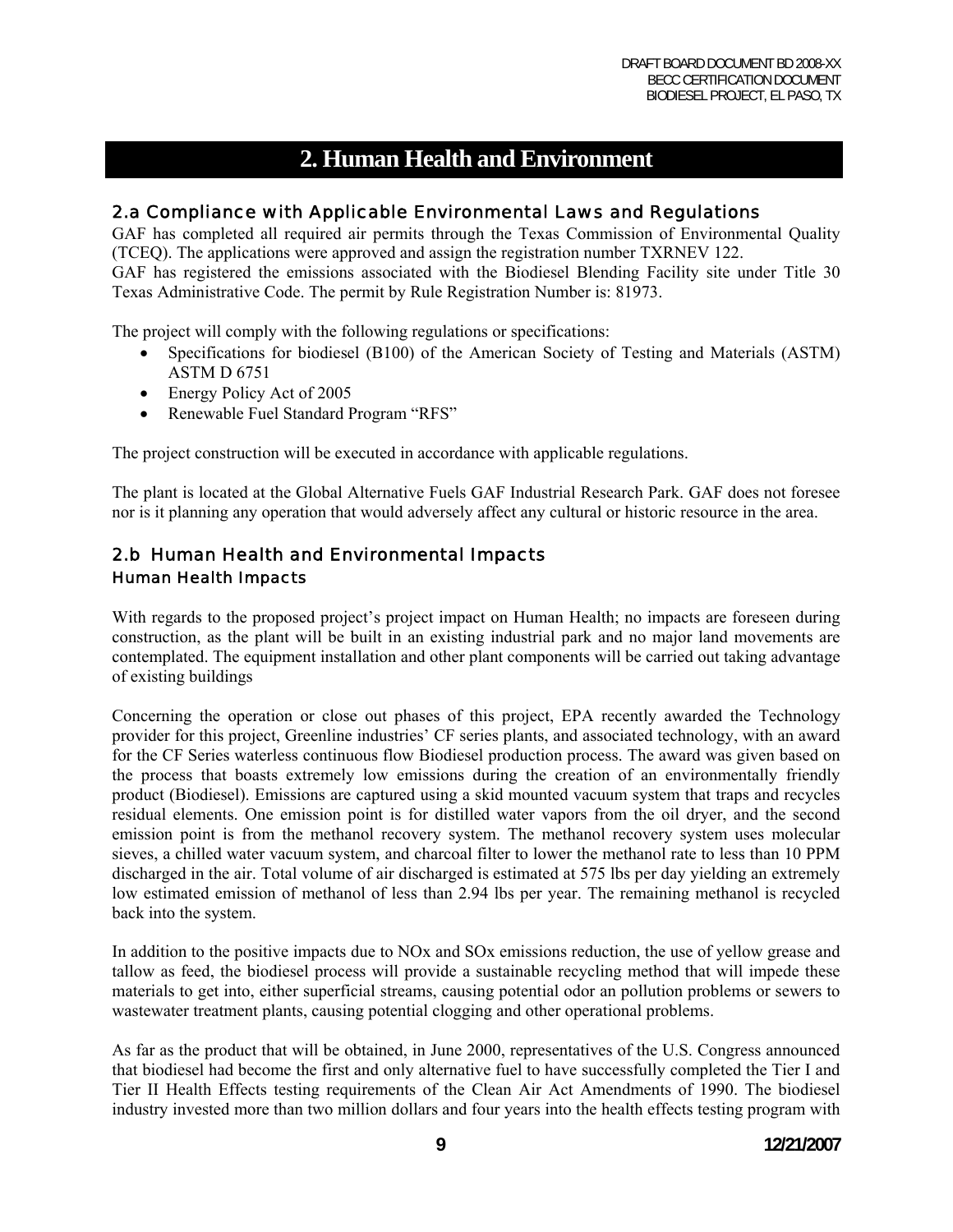the goal of setting biodiesel apart from other alternative fuels and increasing consumer confidence in biodiesel.

Results of the health effects testing concluded that biodiesel is non-toxic and biodegradable, posing no threat to human health. Also among the findings of biodiesel emissions compared to petroleum diesel emissions in this testing: $11$ 

- $\triangleright$  The overall ozone (smog) forming potential of the speciated hydrocarbon exhaust emissions from biodiesel is 50% less
- ¾ The exhaust emissions of *carbon monoxide (*a poisonous gas and a contributing factor in the localized formation of smog and ozone) from biodiesel are 50% lower
- ¾ The exhaust emissions of *particulate matter* (recognized as a contributing factor in respiratory disease) from biodiesel are 30% lower
- ¾ The exhaust emissions of *sulfur oxides and sulfates* (major components of acid rain) from biodiesel are completely eliminated
- ¾ The exhaust emissions of *hydrocarbons* (a contributing factor in the localized formation of smog and ozone) are 95% lower
- ¾ The exhaust emissions of *aromatic compounds* known as PAH and NPAH compounds (suspected of causing cancer) are substantially reduced for biodiesel compared to diesel. Most PAH compounds were reduced by 75% to 85%. All NPAH compounds were reduced by at least 90%.

Additionally, the generation of renewable electricity reduces emissions of nitrogen oxide (NOx), sulfur dioxide (SOx), mercury, and carbon dioxide (CO2) from electric power plants.

#### Environmental Impacts

Because the area for the proposed biodiesel plant is located in an existing industrial park, within the urban footprint of El Paso, and no close neighborhoods are located in its entourage no negative social/environmental impacts are envisaged; for the same reason, no local flora or fauna will be negatively impacted. No exotic species will be introduced. Due to the process characteristics (e.g. waterless process) no discharge is anticipated to the municipal sewer or any other superficial or underground water receiving body. As indicated above, the Technology provider, Greenline Industries has recently received and EPA award for its extremely low emissions technology.

In relation to biodiesel's impact on greenhouse gases, the U.S. Department of Energy conducted a study, which showed that the production and use of biodiesel compared to petrodiesel, resulted in a 78.5% reduction in carbon dioxide emissions. Additionally, biodiesel yields 3.24 units of energy for every unit of energy needed to produce one gallon.

#### Transboundary Impacts

Negative impacts are not anticipated due to the development of this project. As a matter of fact, it is anticipated that the project will have a beneficial impact, as a result of the foreseen improvement in air quality from the use of biodiesel blended into regional fuel supplies in the El Paso, Texas – Juarez, Chihuahua air basin.

<span id="page-9-0"></span><sup>&</sup>lt;sup>11</sup> National Biodiesel Board - Performance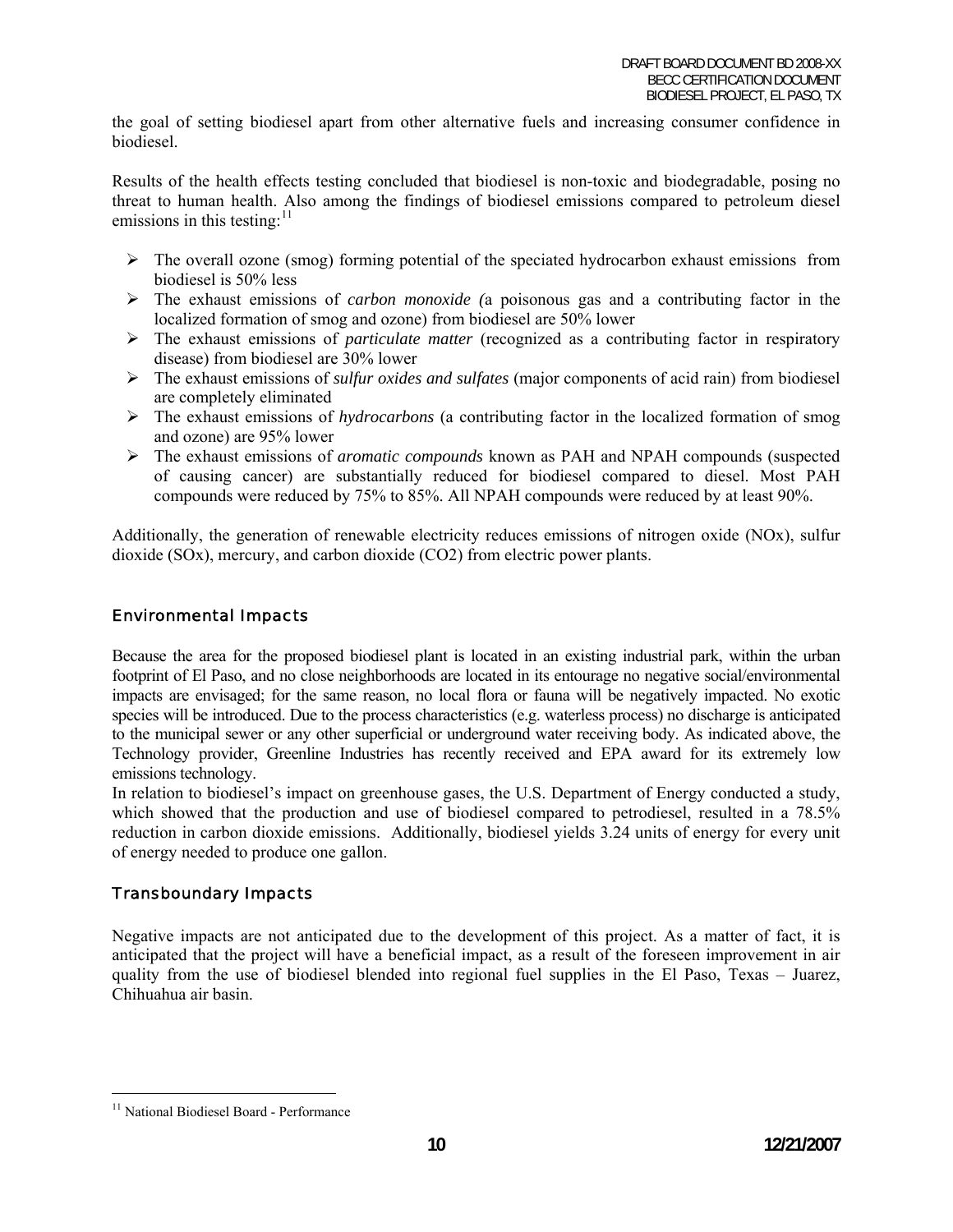## **Important Issues for Certification:**

The project will have beneficial environmental impacts.

## **Pending Issues:**

None.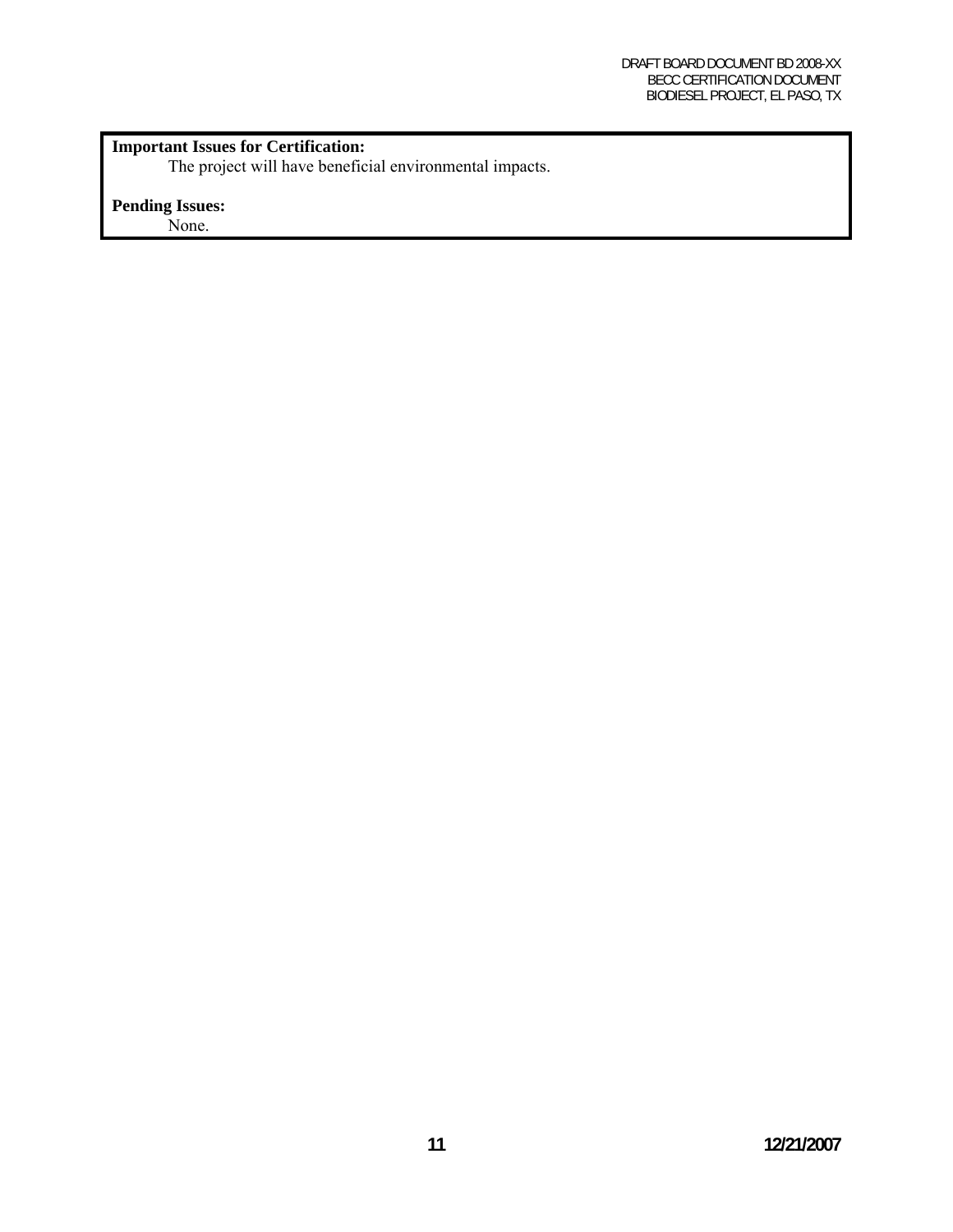# **3. Technical Feasibility**

## 3.a Technical Aspects

## Project Development Requirements

Global Alternative Fuels, LLC "GAF" through the installation of a waterless biodiesel processor in El Paso, Texas will produce a clean renewable biodiesel fuel with an initial output of 5 million gallons per year. Phase two will be initiated with another processor and putting total output of biodiesel to 25 million gallons per year. The primary feedstock will be yellow grease (waste cooking oils) and tallow (animal fats).

The project involves a number of different companies that will be business partners, feedstock suppliers, technology providers, and biodiesel purchasers. GAF is the borrower and lead company for project. There are other key players in the project structure which are: 1) Feedstock provider – Westway Trading Company; 2) Technology provider – Greenline Industries; 3) Biodiesel offtakers – Flying J. Pilot Travel Centers and Western Refining, Inc.; and 4) Glycerin offtaker – Westway Feeds.

## Appropriate Technology

#### **Biodiesel**

Global Alternative Fuel GAF has utilized technology from Greenline Industries, SRS Industries, and other equipment manufacturers that have been proven effective and incorporated into the overall plan. GAF selected the Greenline biodiesel processor on its ability to utilize a variety of feedstocks, waterless processes, and timeline for delivery. The processor is flexible enough to use virgin oils to yellow greases.

Greenline Industries has been a reputable producer of biodiesel processors. They are recognized by the National Biodiesel Board and use technology that has been proven effective in the production of ASTM quality biodiesel. Greenline has deployed thirty biodiesel processor systems throughout the U.S., Europe, and Asia producing in millions of gallons per year on a commercial basis. They are one of the leading biodiesel processor manufacturers and system designers that attempt to minimize the environmental impact of the system through the elimination of waste by-products from the production process.

The basic process (Figure 3.1) for any catalyst induced transesterification process involves migrating ester chains from a triglyceride molecule, and reconnecting the ester chains with a methanol or ethanol molecule, thus creating a methyl ester molecule. It is this methyl ester molecule that is Biodiesel. Various chemical and mechanical actions work together to make the transesterification process occur. The catalyst used is a strong base, either sodium or potassium. Once the ester chains are broken off, the left over glycerin molecule is a byproduct of the reaction. The mass balance is shown following this description.

#### **Vegetable oil + Methanol = Biodiesel + Glycerin**

#### *1. Raw materials holding tanks:*

Tanks depicted in the upper left corner, hold the following supplies; the raw materials storage tanks hold:

a. Vegetable feedstock, (soy, rapeseed, etc.)

b. The second feedstock tank (optional) contains blending oil, (rendered fats, waste cooking oil, or other suitable material) this tank may also be used to store a secondary vegetable oil

c. Catalyst or methoxide, can be either potassium, or sodium and is mixed with methanol forming a methylate. Using methylate is a safe and easy method of handling and blending catalyst into the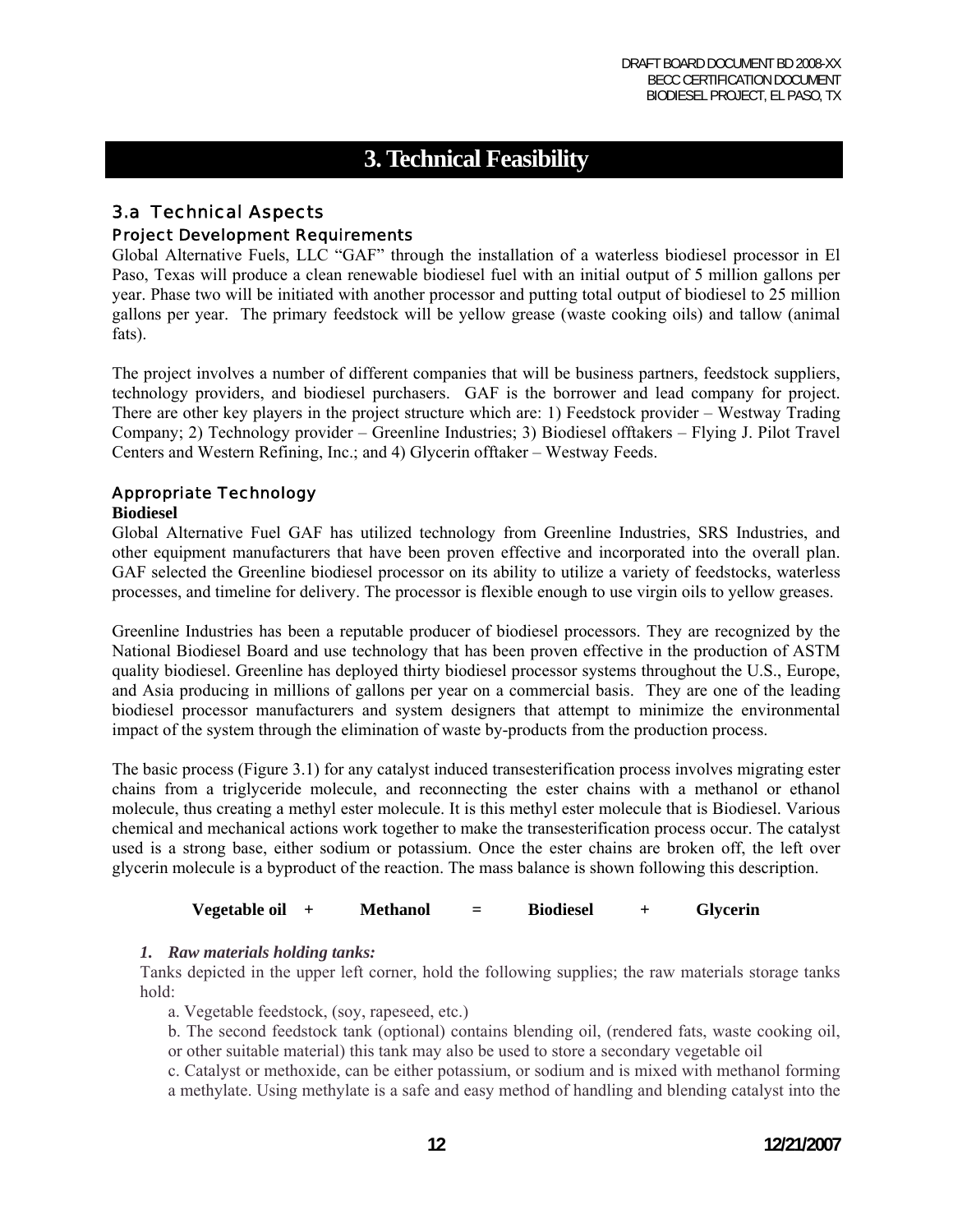process that does not require open mixing of methanol with the caustic. Operators are not exposed to either methanol, or catalyst materials

d. Methanol

#### *2. Optional Centrifuge and Blending Module:*

The system can process two or more feedstocks of similar or dissimilar acid values, by using the optional blending module (shown in yellow). Combined acid value must be less than  $\leq$  5. Acid value is an indicator for FFA (free fatty acid) level. FFA is approximately 50% of acid value. Shown in the diagram as the yellow group just below the left feedstock tank. The centrifuge, also optional, may be included with the blending module offering further flexibility in feedstock selection. The blending unit simply blends and meters the various components together. The centrifuge separates water and other unwanted material from the incoming feedstock. For example, this combination would be used when working with a combination of soy and chicken fat

#### *3. Dosing Module:*

Just below the methanol tank is the methanol catalyst mixing station. It is at this station that the concentrated methoxide solution is blended with methanol to the exact proportions needed for the specific process recipe.

Metering is done via closed loop control from the computer module. Process parameters and real time feedback are available on the computer control screen where operators can monitor flow rates at any given moment. Dosing ratios are metered using mass flow meters that are keyed into the mass of feedstock entering the system

### *4. Drying Station:*

Water has been described as the bane of the Biodiesel industry. It causes soap to be formed in the transesterification process, and also causes the finished fuel to be unstable. The Greenline process in totally waterless, and to further deter any moisture contamination, Greenline uses two drying stations. The first drying station, depicted as a green box, following the line from the blending unit, recirculates and heats the oil under vacuum to remove any residual moisture in the incoming feedstock. The second drying station, the methanol removal unit is discussed later in this document

#### *5. First Pass Transesterification Reactor:*

Immediately after the drying station the dosing mix of methanol and catalyst enter a special mixing tube and then enter the reactor. Our system features a two-stage transesterification process, which accelerates conversion efficiency and maximizes yield. Approximately 90% of the feedstock oil is transesterified in the first pass. With other Biodiesel processes there is always a trade off between quality fuel and increased throughput. With the Greenline dual station transesterification process there is no trade off or sacrifice of fuel quality for throughput. The secret involves the proprietary reaction tank design, and in the cutting of the fuel after the first transesterification reactor. The result is high throughput and high quality fuel

#### *6. Glycerin Removal:*

Initial separation of glycerin from product stream is done using a settling tank. It is located directly after the first reaction station. The glycerin is then pumped to the glycerin storage tank, (6a) shown in the upper right corner of the diagram. Glycerin contains approximately 2% methanol. This small amount helps to keep the glycerin liquid as ambient temperatures drop. The glycerin storage tank is the tank in the upper right corner of the illustration

#### *7. Second Pass Transesterification Reactor:*

Immediately after the glycerin removal station the second dosing mix of methanol and catalyst enter a special mixing tube and then enter the reactor. This mix is a slightly different mixture of catalyst. All metering is computer controlled. The second pass reactor further pushes the reaction enabling the process to fully react any remaining mono, di, or triglycerides

#### *8. Glycerin Removal/Settlement Tanks:*

This step sends the product mix on to settling tanks (2, 3, and 4) after second pass reactor. Trace amounts of biodiesel, methanol, and the remaining catalyst are carried away with the glycerin byproduct to the glycerin holding tank (6a) in the upper right area of the diagram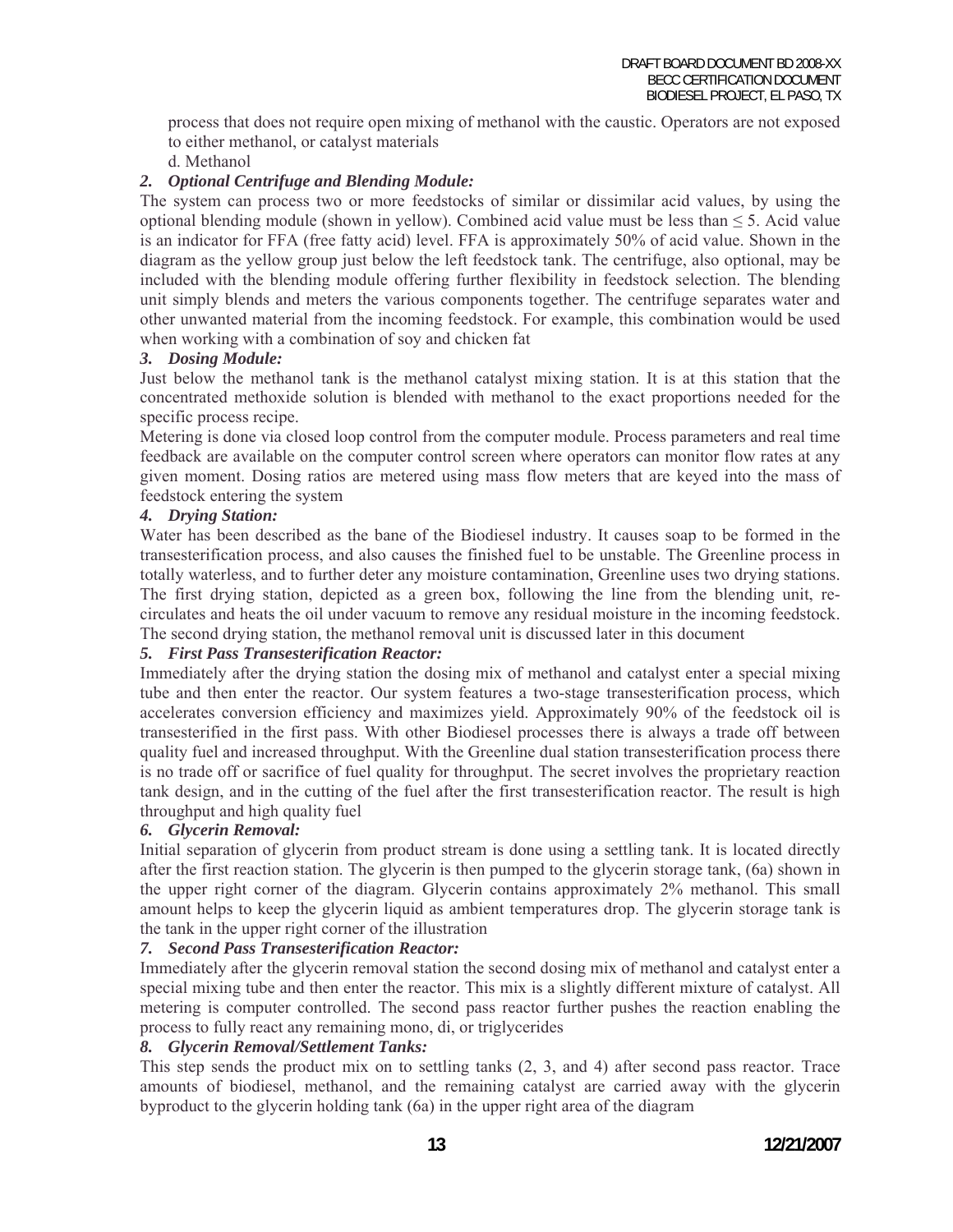#### *9. Ion Exchange Waterless Wash:*

Following the settling tanks, the biodiesel moves to the ion exchange towers. One of the principle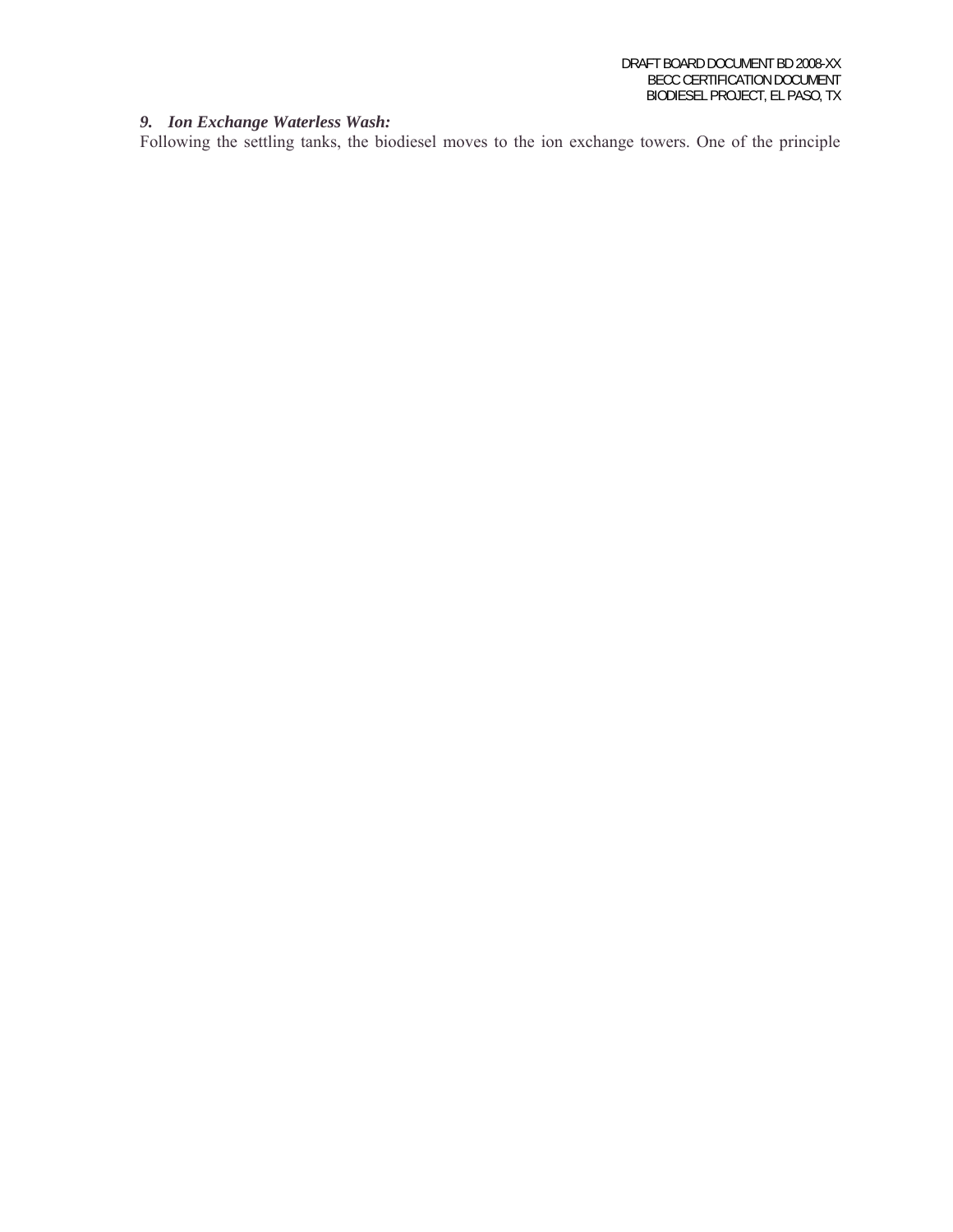## **Figure 3.1 Biodiesel production process**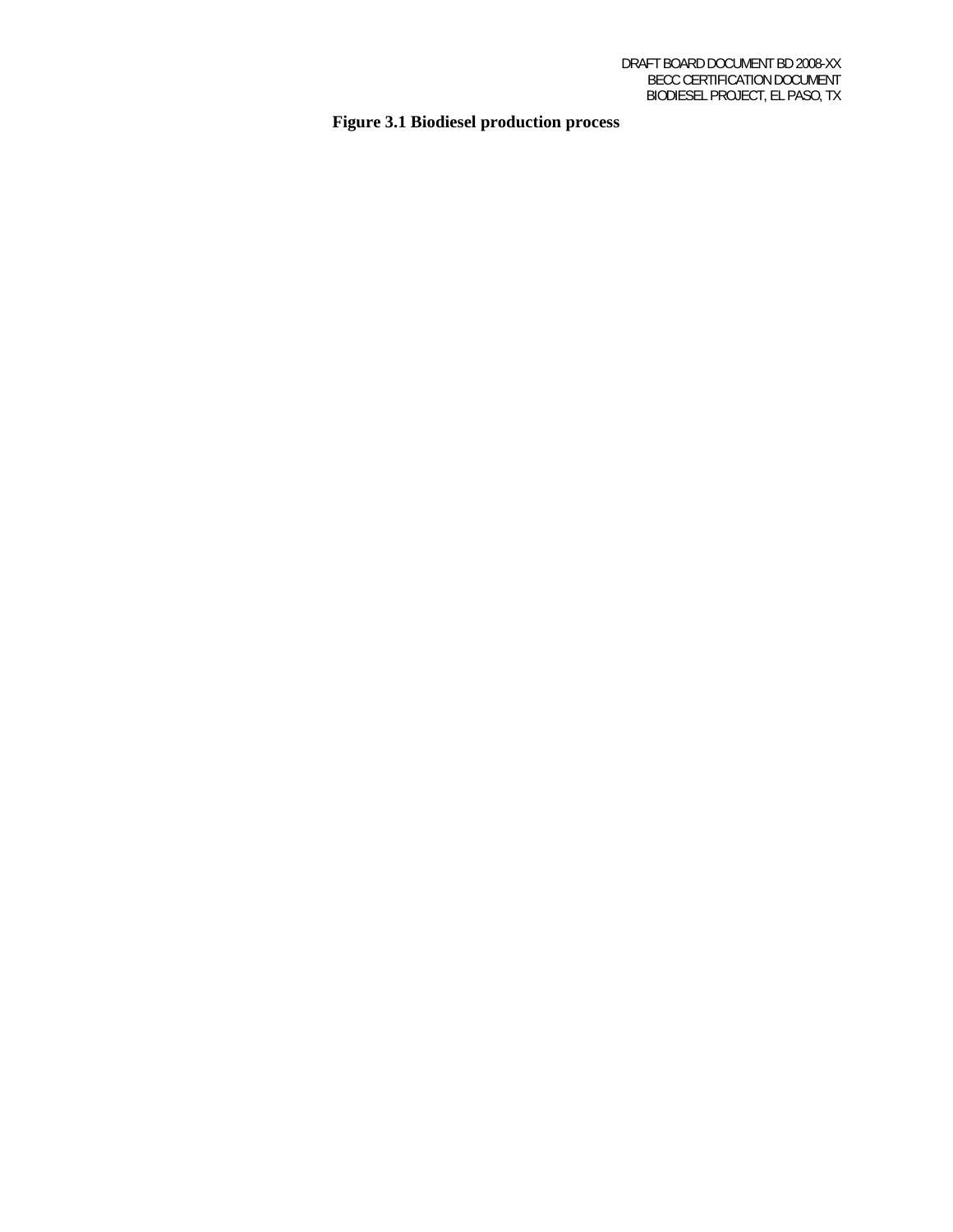Figure 3.2 is a picture of the processor installations





GAF has an arrangement with feedstock provider and biodiesel/glycerin offtakers. The feedstock providers agree to provide uninterrupted, economically-priced feedstock of yellow grease or tallow for a fixed-term of five years is of strategic importance to GAF.

The offtake agreement with Westway Feeds for purchase of the glycerin provides a small revenue stream for a by-product that is used as an input to make animal feeds. This arrangement is beneficial since glycerin would otherwise become a "waste" by-product to be processed and disposed of, creating only an O&M cost to the project.

The biodiesel offtakers for Phase 1 and 2 are all located in the El Paso region. For Phase 1, Pilot Travel Centers has committed to purchase the first 5 million gallons. For Phase 2, Western Refining, Inc. is the primary offtaker in negotiations to purchase the follow-on 20 million gallons. These contracts have terms of 3 years with two options for renewal of three-year terms each. Each of these entities is involved in the purchase of biodiesel for blending into petrodiesel to create a B2, B5, or B10 biodiesel product.

#### **Renewable energy**

Rio Grande Renewable Electric, LLC "RGRE", a sister company of GAF, is a potential offtaker of biodiesel.

## Land Acquisition and Rights of Way Requirements

An amended certificate of the formation of Global Alternative Fuels, LLC was filed with the Secretary of State of Texas with an effective date of January 1, 2007. GAF is managed by a team of professionals with backgrounds in industrial and electrical engineering, shipping and logistics, corporate finance, accounting, and infrastructure project management and implementation. The plant is located at the Global Alternative Fuels GAF Industrial Research Park at 3500 Doniphan Drive.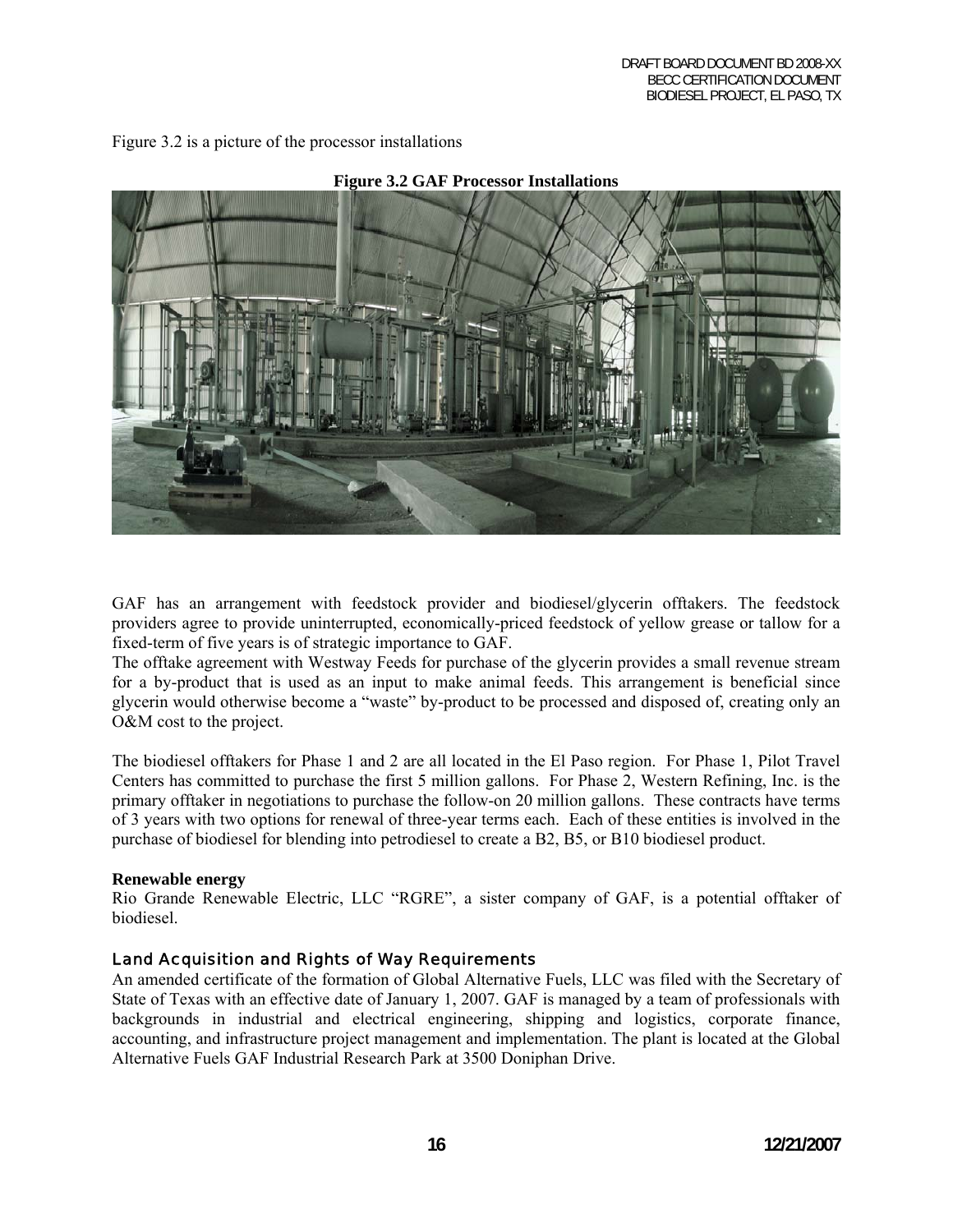#### Work Tasks and Schedule

The following Gantt chart shows development work for the Biodiesel plant. Future development plans for all forthcoming phases will be finalized upon completion of phase one.<br>GAF Gantt



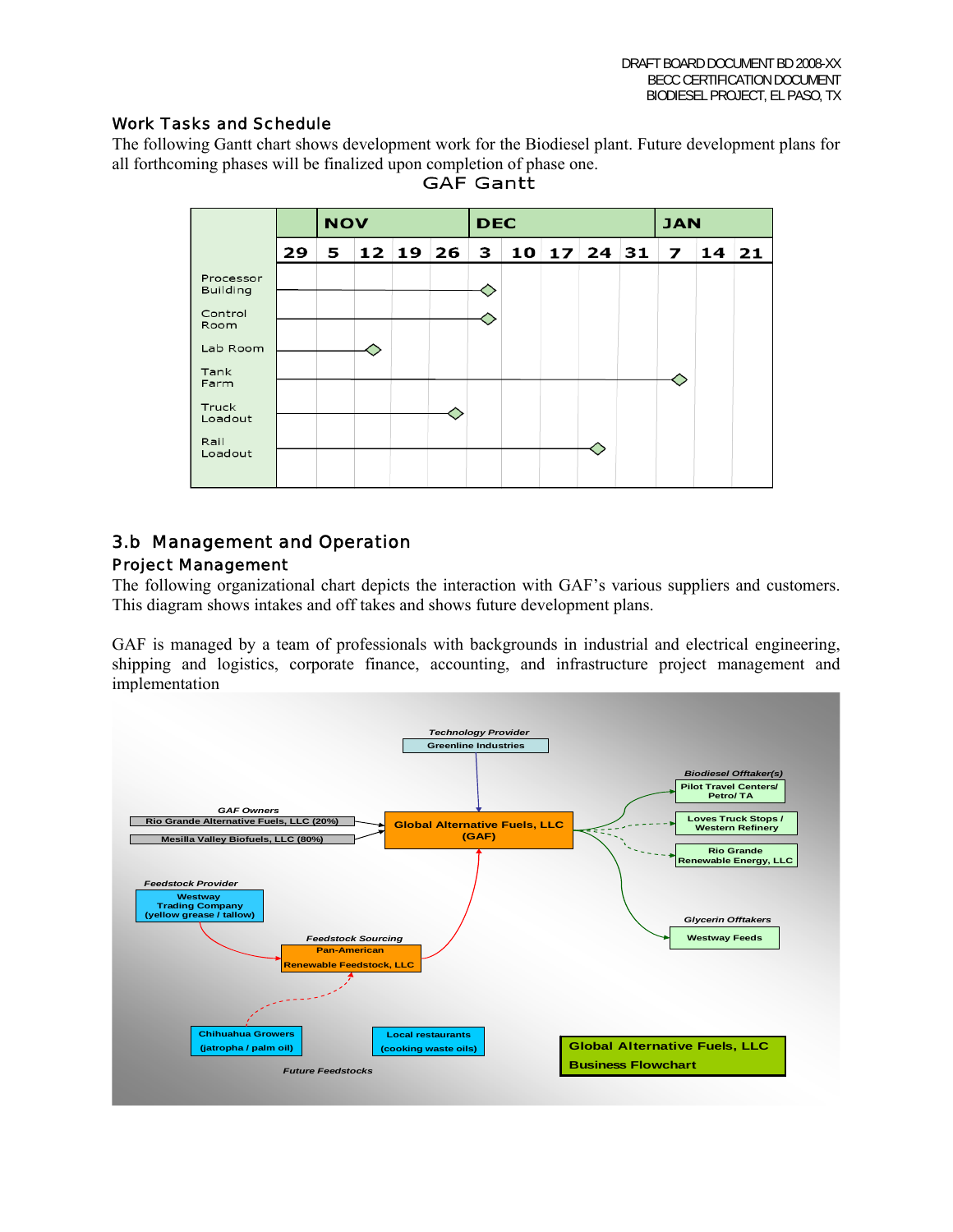GAF has aggressive growth plans for their biodiesel production facility. They are proposing to grow to a full production capacity of 105 million gallons by 2014. They plan to become the dominant producer of biodiesel in the west Texas and southern New Mexico region, and become the primary source of biodiesel for blending into petrodiesel. Currently, there are only two small-volume producers in the region, which produce less than 1 million gallons per year each and are targeting very specific market niches for the farming sector in Doña Ana County, New Mexico. GAF does not consider these two small-volume producers to be serious competition in their business growth plan.

### Operation and Maintenance

#### **Organization**



#### **Operations and Maintenance Biodiesel**

Greenline Industries, processor designer, will use remote monitoring to connect to their electric power equipment anywhere in the world, 24/7/365, through on-site hardware, communications technologies and web-based software.

Table 3.2 shows typical diesel maintenance schedule.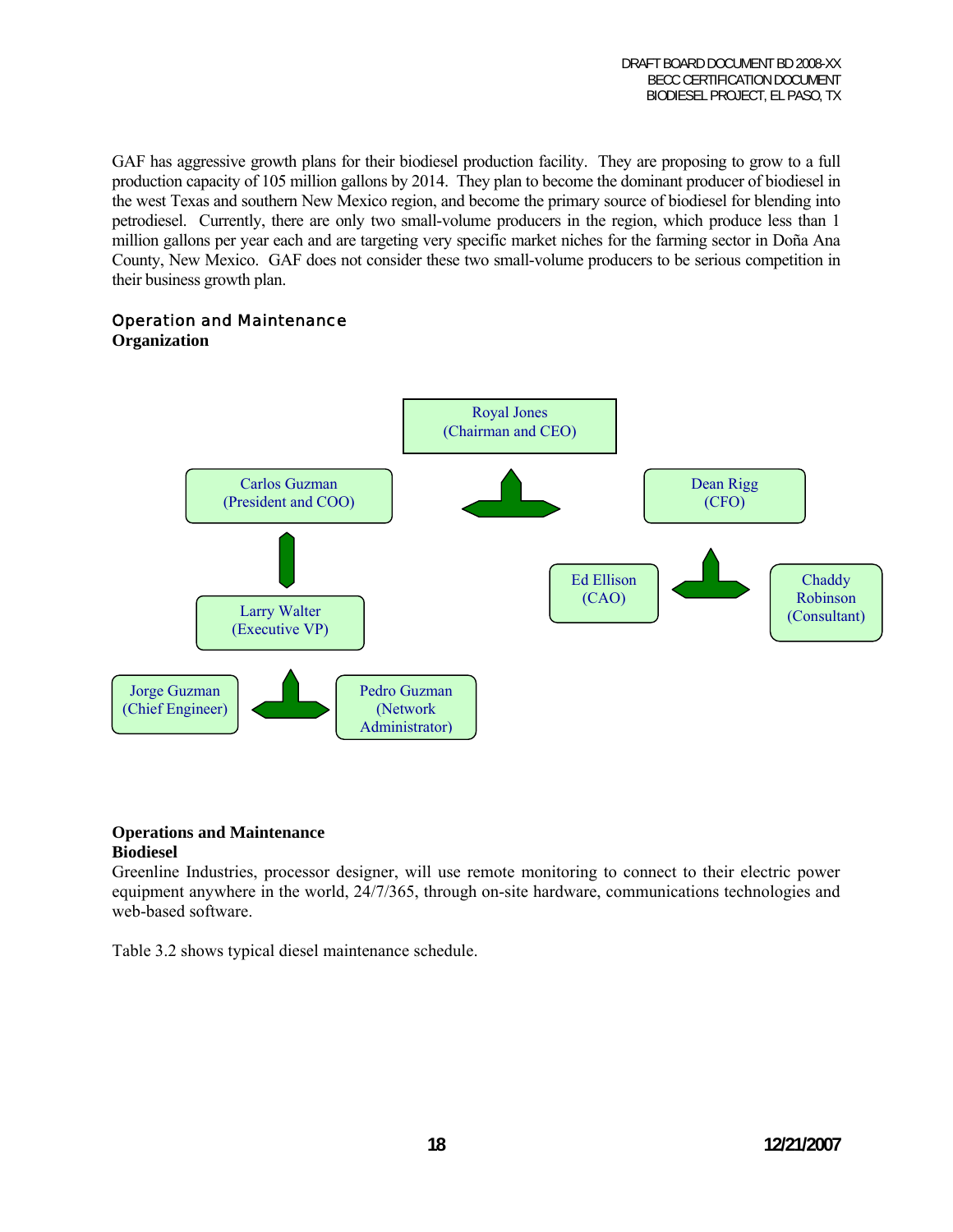| Service time<br>Maintenance |       |   |   |                                |   |
|-----------------------------|-------|---|---|--------------------------------|---|
| Items                       | Daily |   |   | Weekly Monthly 6 Months Yearly |   |
| Inspection                  | Х     |   |   |                                |   |
| Check coolant heater        | X     |   |   |                                |   |
| Check coolant level         | Х     |   |   |                                |   |
| Check oil level             | X     |   |   |                                |   |
| Check fuel level            | X     |   |   |                                |   |
| Check charge-air piping     | X     |   |   |                                |   |
| Check/clean air cleaner     |       | Χ |   |                                |   |
| Check battery charger       |       | X |   |                                |   |
| Drain fuel filter           |       | Х |   |                                |   |
| Drain water from fuel tank  |       | X |   |                                |   |
| Check coolant concentration |       |   | Х |                                |   |
| Check drive belt tension    |       |   | X |                                |   |
| Drain exhaust condensate    |       |   | X |                                |   |
| Check starting batteries    |       |   | Х |                                |   |
| Change oil and filter       |       |   |   | X                              |   |
| Change coolant filter       |       |   |   | X                              |   |
| Clean crankcase breather    |       |   |   | X                              |   |
| Change air cleaner element  |       |   |   | X                              |   |
| Check radiator hoses        |       |   |   | Х                              |   |
| Change fuel filters         |       |   |   | X                              |   |
| Clean cooling system        |       |   |   |                                | х |

#### **Table 3.2 Diesel maintenance schedule**

#### **Permits, Licensees, and other Regulatory Requirements**

GAF has completed all required air permits through the Texas Commission of Environmental Quality (TCEQ). The applications were approved and assign the registration number TXRNEV 122.

GAF has registered the emissions associated with the Biodiesel Blending Facility site under Title 30 Texas Administrative Code. The permit by Rule Registration Number is: 81973.

The project will comply with the following regulations or specifications:

- Specifications for biodiesel (B100) of the American Society of Testing and Materials (ASTM) ASTM D 6751
- Energy Policy Act of 2005
- Renewable Fuel Standard Program "RFS"

The project construction will be executed in accordance with applicable regulations.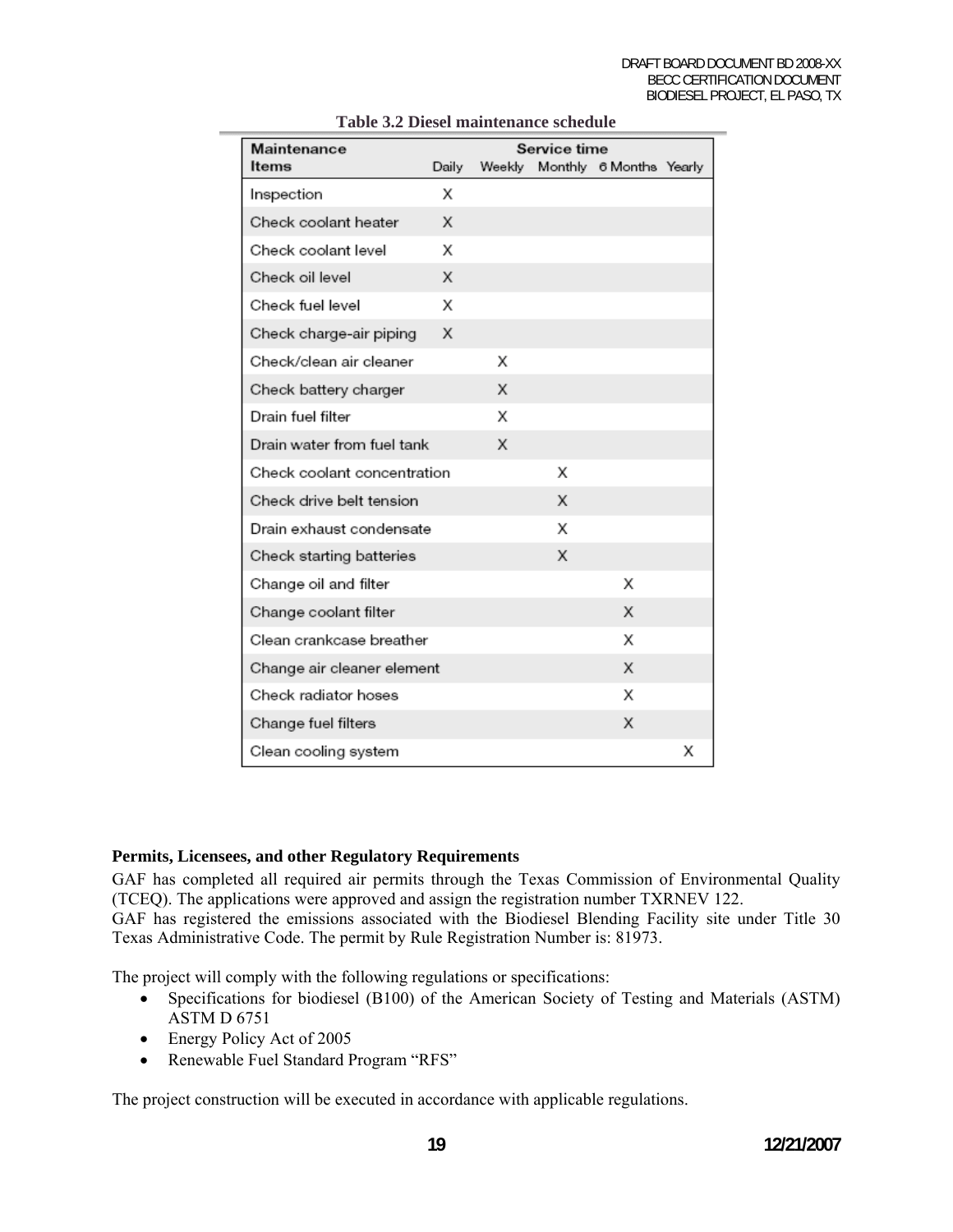## **Important Issues for Certification:**

Information provided by the project sponsor has been reviewed.

#### **Pending Issues:**

None.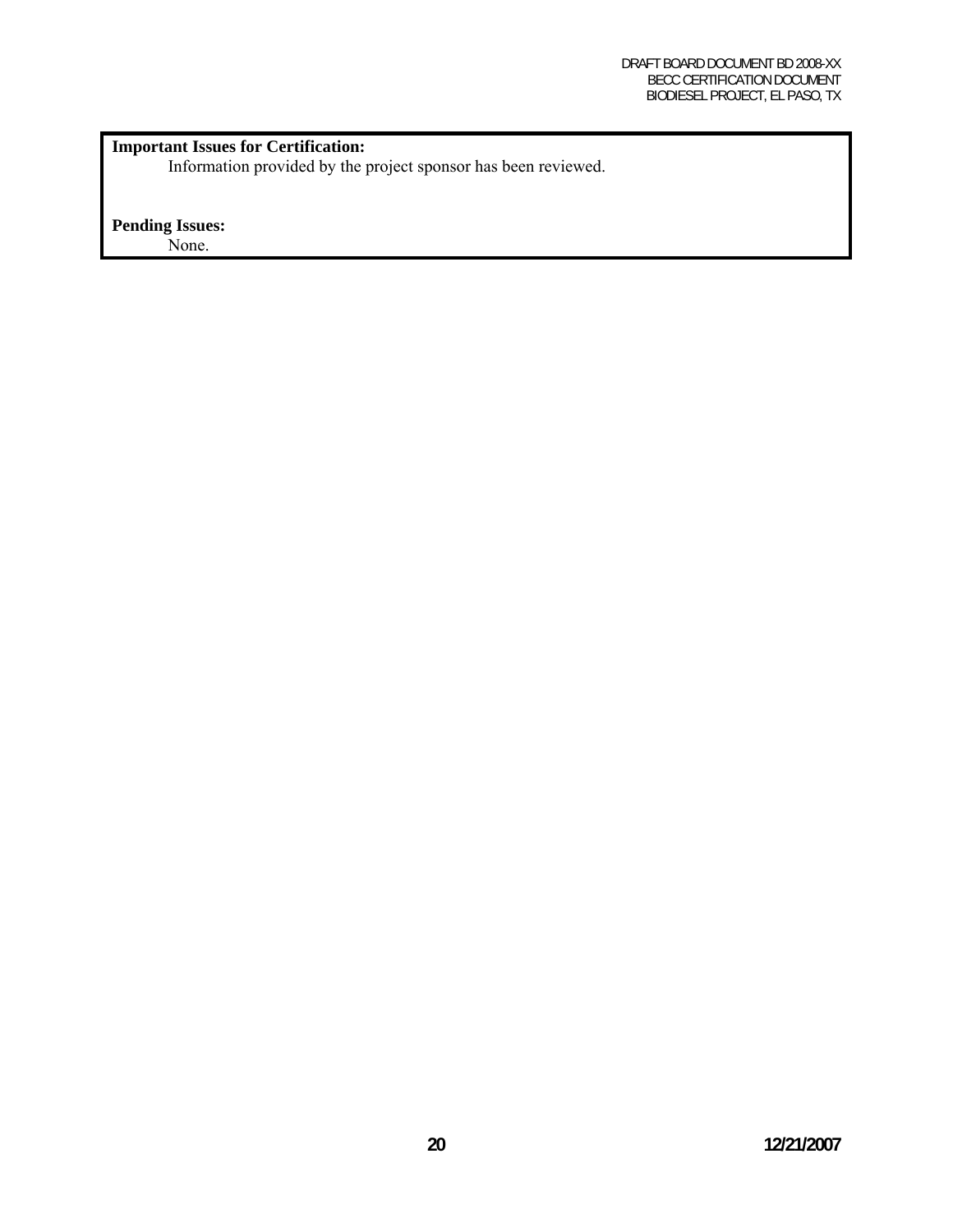# **4. Financial Feasibility**

## 4.a Financial Feasibility

### Financial Conditions

The North American Development Bank (NADB), after reviewing the financial information submitted by the project sponsor, determined that the financial capacity and structure are adequate. The information submitted and the financial analysis includes but it is not limited to:

- i) Historic and pro-forma financial statements
- ii) Project financial structure
- iii) Improvement plan / budget
- iv) Historic and pro-forma operation and maintenance budget
- v) Sensitivity and break-even analysis, and
- vi) Economic and demographic information on the project area

#### Project Costs, Funding Structure and Other Capital Investment Plans (CIP)

A detailed analysis of the project's financial information is contained in the loan proposal that will be submitted to the NADB Financial Committee for authorization. Following is a summary of the financial analysis developed by NADB:

The total cost for the Project is estimated to be US\$26.6 millions (Table 4.1), including design, construction management, fees and commissions, contingencies, and taxes. The direct costs are estimated to be US\$22.9 millions and indirect costs are estimated to be US\$3.75 millions.

#### **Table 4.1 Project Total Cost (Millions of US dollars)**

| <b>TIPO</b>    | w     | $\frac{1}{2}$ |
|----------------|-------|---------------|
| Direct costs   | 22.90 | 85.9          |
| Indirect costs | 3.75  | 14.1          |
| <b>TOTAL</b>   | 26.65 | 100.0         |

Source: GAF 2007

#### Dedicated Revenue Source

GAF has requested from NADB credit funds for US\$19.9 millions to finance 75% of the project. Table 4.2 presents the use and sources of the financial resources.

#### **Table 4.2 Use and Sources of funds (Millions of US dollars)**

|                      | <b>PHASE 1</b> | <b>PHASE 2</b> | <b>Total</b> |  |
|----------------------|----------------|----------------|--------------|--|
| <b>Uses of Funds</b> |                |                |              |  |
| Capital investments  | 5.86           | 17.04          | 22.9         |  |
| Start up             | 0.65           | 0.25           | 0.90         |  |
| Contingencies        | 0.26           | 2.59           | 2.85         |  |
| <b>TOTAL</b>         | 6.77           | 19.88          | 26.65        |  |
| <b>Sources</b>       |                |                |              |  |
| GAF capital          | 3.32           | 3.34           | 6.66         |  |
| NADB credit          | 3.44           | 16.55          | 19.99        |  |
| <b>TOTAL</b>         | 6.76           | 19.89          | 26.65        |  |

Source: GAF 2007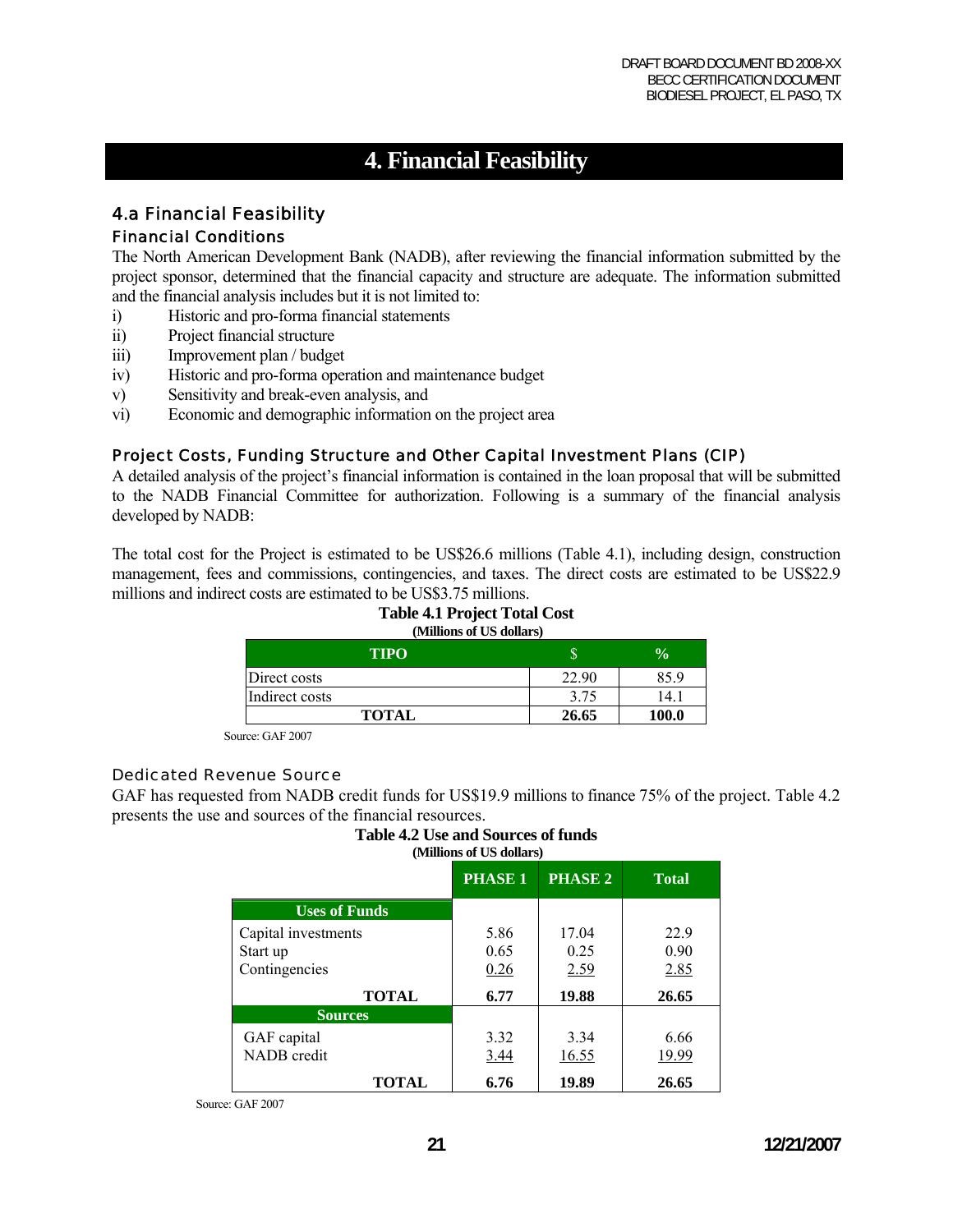Chart 4.1 presents the funding sources for the project.



#### **Chart 4.1 Funding sources**

In general terms, it can be concluded that the financial performance of GAF will be satisfactory and consists with his business plan. GAF has a solid management staff with experience and knowledge. The knowledge of GAF on the market put it as one of leading firms in this field. It is estimated that the projected income during the project life span will be sufficient to face the commitments derived from the debt service with NADB and to continue with the routine activities of GAF.

## 4.b Legal Considerations

GAF is managed by a team of professionals with backgrounds in industrial and electrical engineering, shipping and logistics, corporate finance, accounting, and infrastructure project management and implementation.

#### **Important Issues for Certification:**

The financial feasibility of the project was analyzed by NADB and determined to be financial feasibly.

**Pending Issues:** None.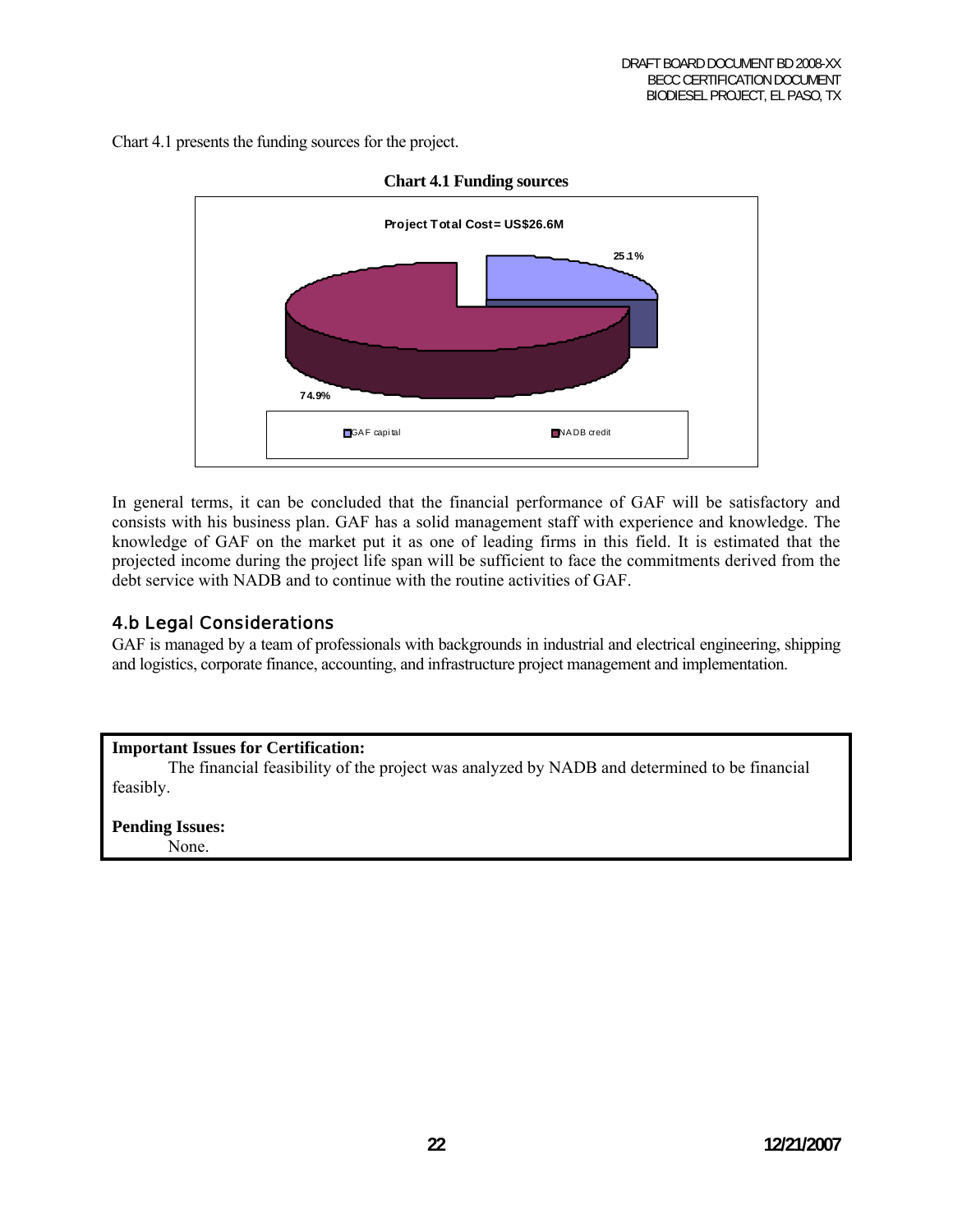# **5. Public Participation**

## Local Steering Committee

For the project category of Private-sector Environmental Infrastructure Projects there's no requirement to form a Local Steering Committee.

### Public Access to Information

The Project Certification Document (PCD) will be posted for a period of 30 days for public comments.

### Final Public Participation Report

For the project category of Private-sector Environmental Infrastructure Projects there's no requirement to form a Local Steering Committee or conduct Public Meetings, thus no final report will develop.

#### General Public Comment Period

The Project Certification Document (PCD) was released for public comments on (date).

The PCD was published on BECCNet, BECC website and on El Paso Times, etc.

#### **Important Issues for Certification:**

The project complies with all applicable public participation principles for Private-sector Environmental Infrastructure projects.

**Pending Issues:** None.